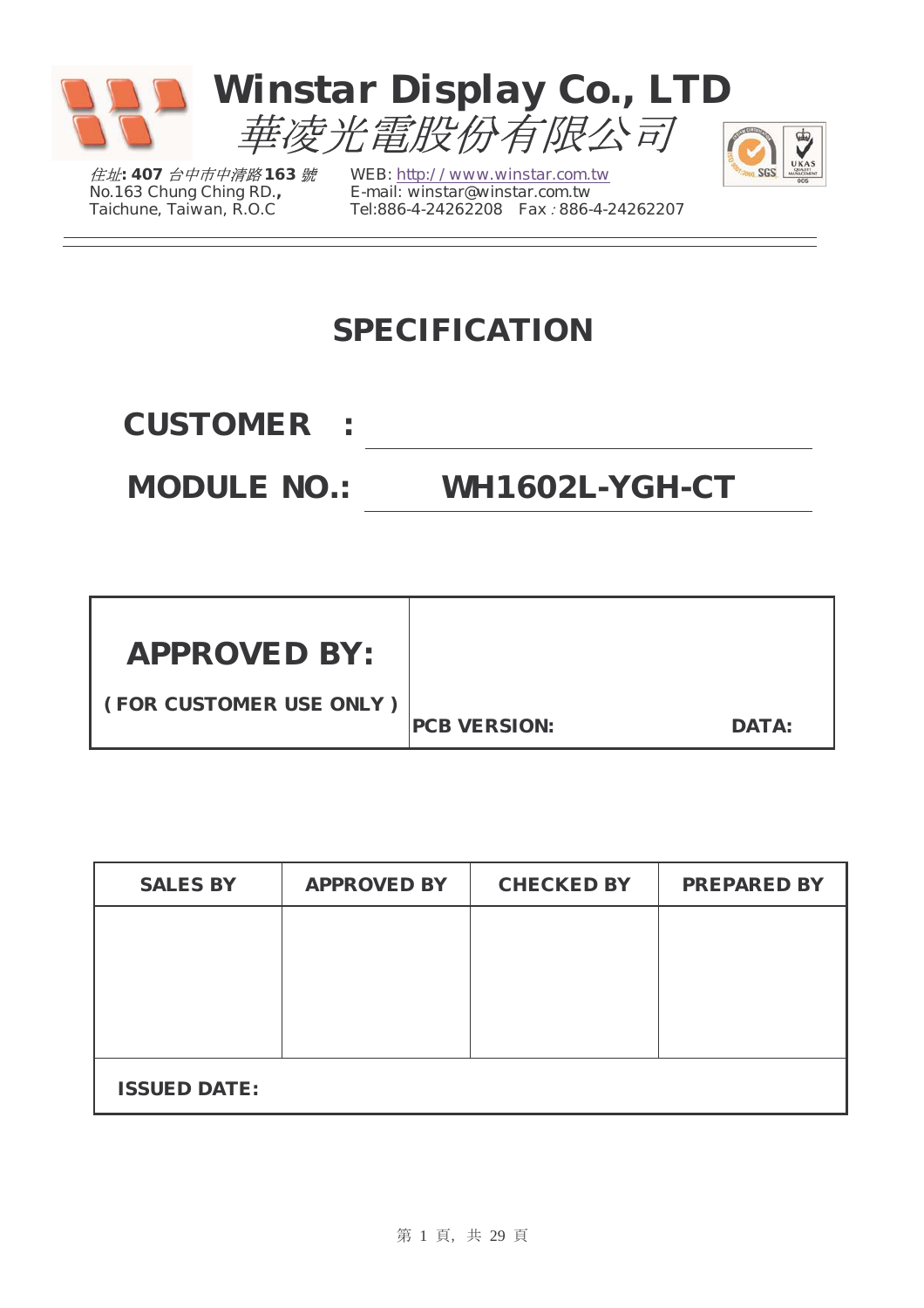|                | Winstar Display Co., LTD MODLE NO :<br>華凌光電股份有限公司 |                            |                         |  |  |  |  |  |  |  |  |  |  |
|----------------|---------------------------------------------------|----------------------------|-------------------------|--|--|--|--|--|--|--|--|--|--|
|                | <b>RECORDS OF REVISION</b>                        |                            | <b>DOC. FIRST ISSUE</b> |  |  |  |  |  |  |  |  |  |  |
| <b>VERSION</b> | <b>DATE</b>                                       | <b>REVISED</b><br>PAGE NO. | <b>SUMMARY</b>          |  |  |  |  |  |  |  |  |  |  |
| $\overline{0}$ | 2006-8-17                                         |                            | <b>First issue</b>      |  |  |  |  |  |  |  |  |  |  |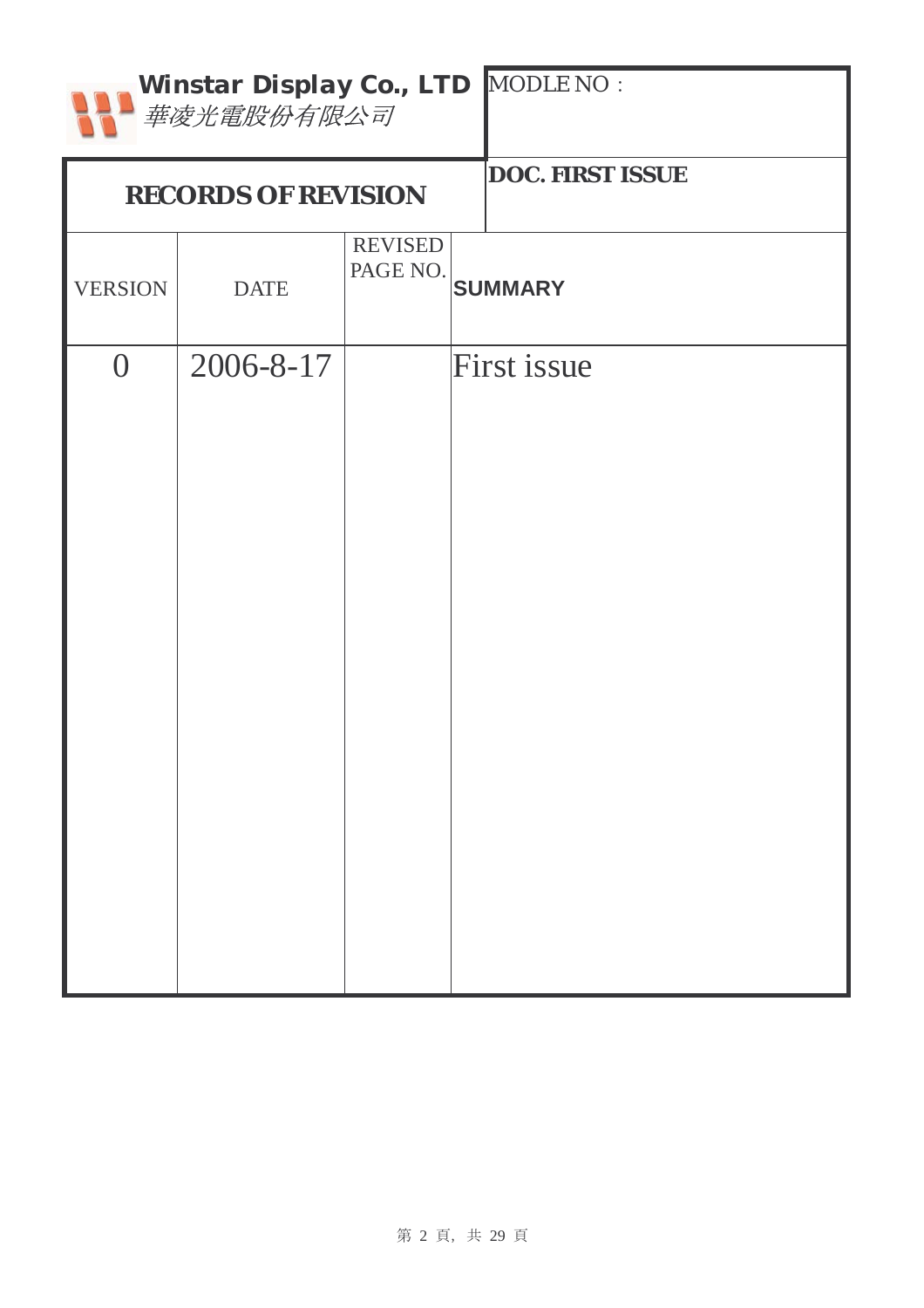# **Contents**

- 1.Module Classification Information
- 2.Precautions in use of LCD Modules
- 3.General Specification
- 4.Absolute Maximum Ratings
- 5.Electrical Characteristics
- 6.Optical Characteristics
- 7.Interface Pin Function
- 8.Contour Drawing & Block Diagram
- 9.Function Description
- 10.Character Generator ROM Pattern
- 11.Instruction Table
- 12.Timing Characteristics
- 13.Initializing of LCM
- 14.Reliability
- 15.Backlight Information
- 16. Inspection specification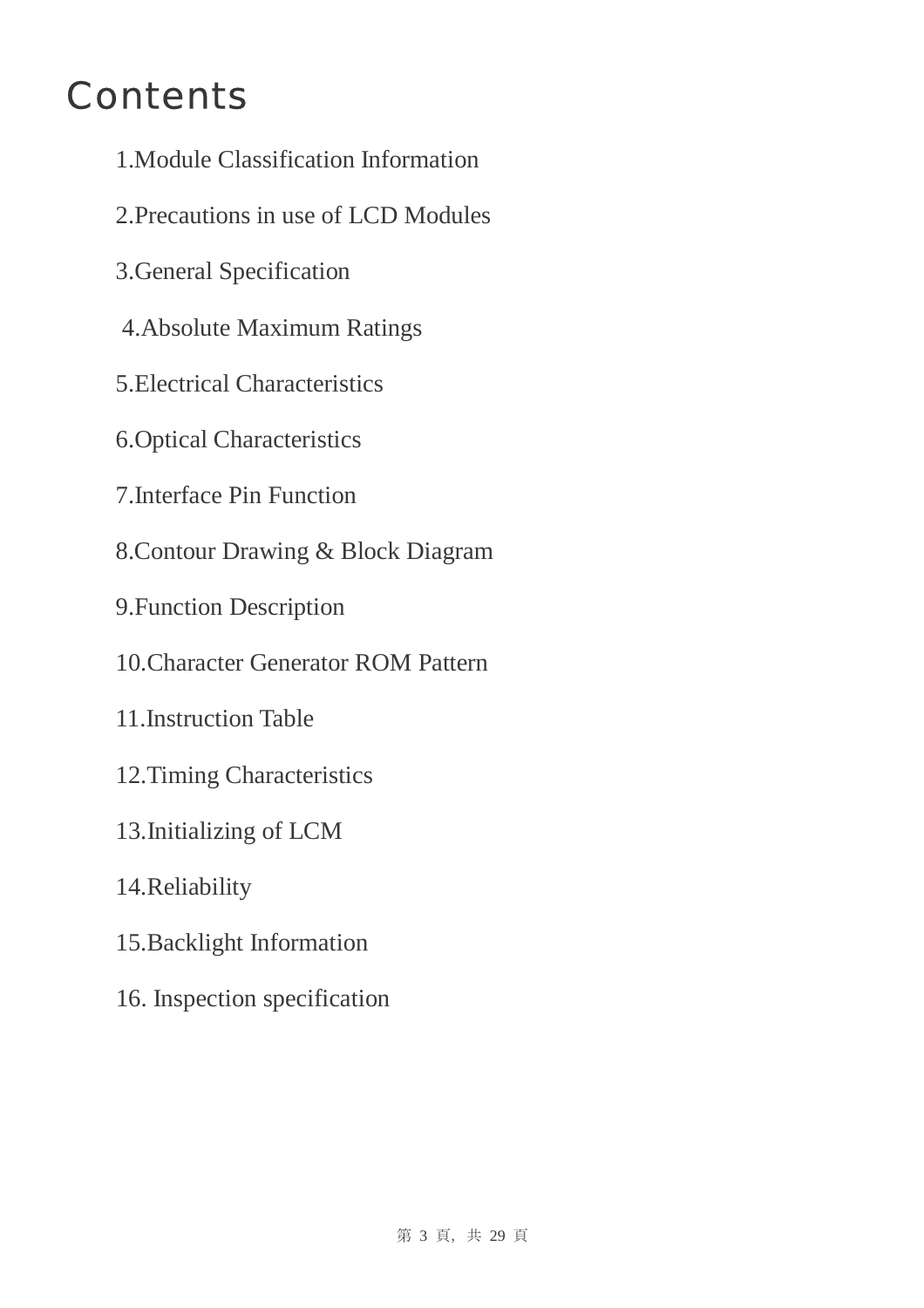### 1.Module Classification Information

### $\underline{W}$  <u>H</u> 1602 L-Y G H- CT

 $(1)$   $(2)$   $(3)$   $(4)$   $(5)$   $(6)$   $(7)$   $(8)$ 

#### *C* Brand: WINSTAR DISPLAY CORPORATION

- d Display Type:H→Character Type, G→Graphic Type
- e Display Font:Character 16 words, 2Lines.
- $\circ$  Model serials no.

| $\circledS$    | <b>Backlight Type:</b> | $N \rightarrow W$ ithout backlight                       | $T \rightarrow$ LED, White               |
|----------------|------------------------|----------------------------------------------------------|------------------------------------------|
|                |                        | $B \rightarrow EL$ , Blue green                          | $A \rightarrow$ LED, Amber               |
|                |                        | $D \rightarrow EL$ , Green                               | $R \rightarrow$ LED, Red                 |
|                |                        | $W \rightarrow EL$ , White                               | $O \rightarrow$ LED, Orange              |
|                |                        | $F \rightarrow CCFL$ , White                             | $G \rightarrow$ LED, Green               |
|                |                        | Y→LED, Yellow Green                                      |                                          |
| (6)            | LCD Mode:              | $B\rightarrow TN$ Positive, Gray                         | $T \rightarrow FSTN$ Negative            |
|                |                        | $N \rightarrow TN$ Negative,                             |                                          |
|                |                        | $G \rightarrow STN$ Positive, Gray                       |                                          |
|                |                        | Y→STN Positive, Yellow Green                             |                                          |
|                |                        | $M \rightarrow STN$ Negative, Blue                       |                                          |
|                |                        | $F \rightarrow FSTN$ Positive                            |                                          |
| $\circled7$    | <b>LCD</b> Polarizer   | A $\rightarrow$ Reflective, N.T, 6:00                    | $H \rightarrow$ Transflective, W.T,6:00  |
|                |                        | Type/ Temperature $D \rightarrow$ Reflective, N.T, 12:00 | K $\rightarrow$ Transflective, W.T,12:00 |
|                | range/View             | $G \rightarrow$ Reflective, W. T, 6:00                   | C $\rightarrow$ Transmissive, N.T,6:00   |
|                | direction              | J $\rightarrow$ Reflective, W. T, 12:00                  | $F \rightarrow$ Transmissive, N.T,12:00  |
|                |                        | $B\rightarrow$ Transflective, N.T,6:00                   | I $\rightarrow$ Transmissive, W. T, 6:00 |
|                |                        | $E \rightarrow$ Transflective, N.T.12:00                 | L $\rightarrow$ Transmissive, W.T,12:00  |
| $^{\circledR}$ | Special Code           | CT: English and Cyrillic standard font;                  |                                          |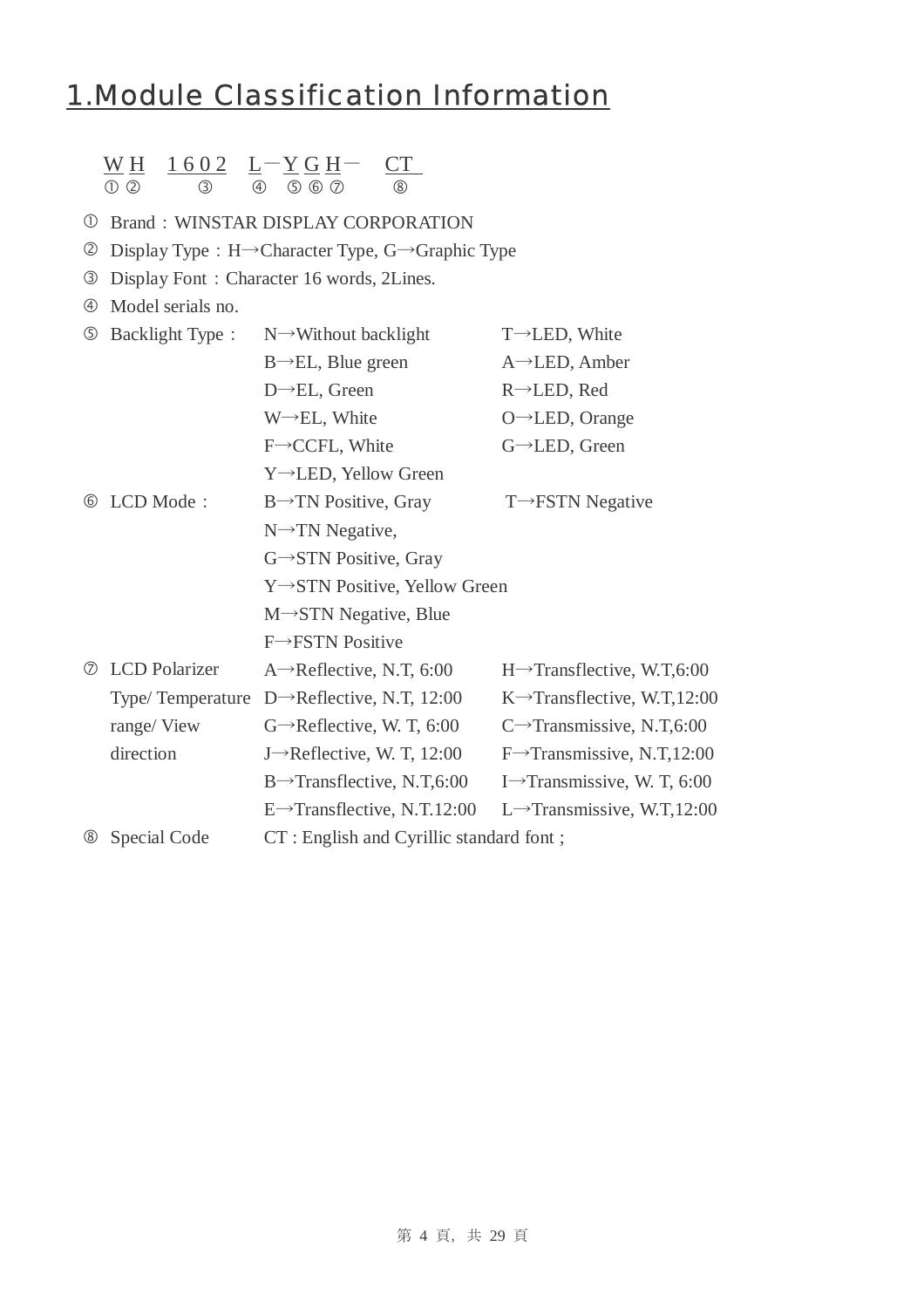### 2.Precautions in use of LCD Modules

- (1)Avoid applying excessive shocks to the module or making any alterations or modifications to it.
- (2)Don't make extra holes on the printed circuit board, modify its shape or change the components of LCD module.
- (3)Don't disassemble the LCM.
- (4)Don't operate it above the absolute maximum rating.
- (5)Don't drop, bend or twist LCM.
- (6)Soldering: only to the I/O terminals.
- (7)Storage: please storage in anti-static electricity container and clean environment.
- (8)The LCM must be input negative voltage to Vo when temperature below -10℃.

### 3.General Specification

| <b>Item</b>           | <b>Dimension</b>                   | Unit |
|-----------------------|------------------------------------|------|
| Number of Characters  | 16 characters x 2 Lines            |      |
| Module dimension      | 122.0 x 44.0 x 13.6(MAX)           | mm   |
| View area             | 99.0 x 24.0                        | mm   |
| Active area           | 94.84 x 20.0                       | mm   |
| Dot size              | $0.92 \times 1.1$                  | mm   |
| Dot pitch             | $0.98 \times 1.16$                 | mm   |
| Character size        | $4.84 \times 8.06$                 | mm   |
| Character pitch       | 6.0 x 9.66                         | mm   |
| LCD type              | STN, Positive, Transflective, Gray |      |
| Duty                  | 1/16                               |      |
| View direction        | 6 o'clock                          |      |
| <b>Backlight Type</b> | <b>LED Yellow Green</b>            |      |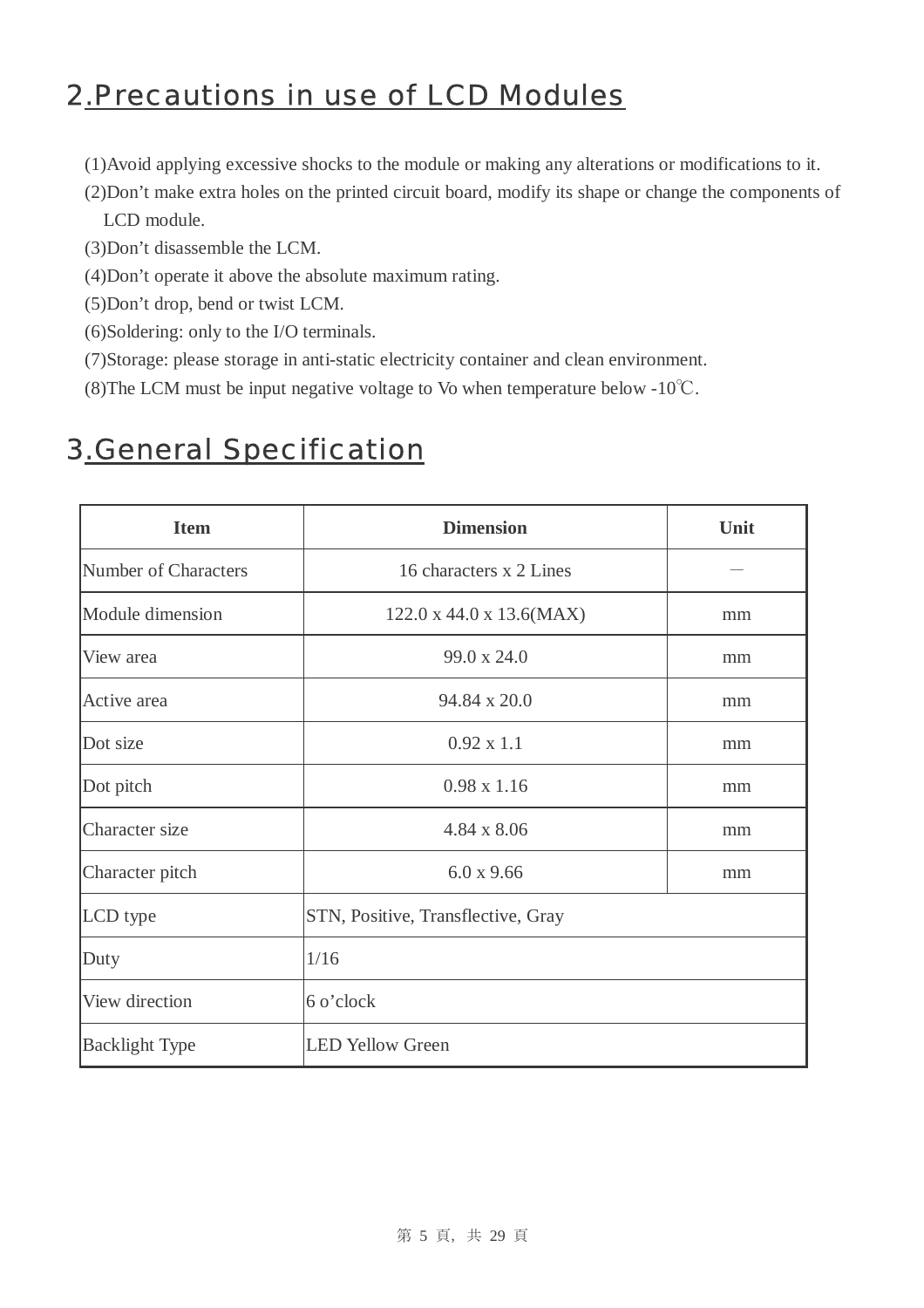# 4.Absolute Maximum Ratings

| <b>Item</b>                  | <b>Symbol</b>          | <b>Min</b> | <b>Typ</b> | <b>Max</b> | Unit                    |
|------------------------------|------------------------|------------|------------|------------|-------------------------|
| <b>Operating Temperature</b> | <b>T</b> <sub>OP</sub> | $-20$      |            | $+70$      | $\mathrm{C}^{\circ}$    |
| Storage Temperature          | $T_{ST}$               | $-30$      |            | $+80$      | $\mathrm{C}^{\circ}$    |
| Input Voltage                | $V_I$                  | $V_{SS}$   |            | $V_{DD}$   | $\mathbf{V}$            |
| Supply Voltage For Logic     | $VDD-VSS$              | $-0.3$     |            | 7          | $\mathbf{V}$            |
| Supply Voltage For LCD       | $V_{DD}$ - $V_0$       | $-0.3$     |            | 5.5        | $\overline{\mathsf{V}}$ |

### 5.Electrical Characteristics

| <b>Item</b>                      | <b>Symbol</b>       | <b>Condition</b>                          | <b>Min</b>          | <b>Typ</b> | <b>Max</b> | Unit                         |
|----------------------------------|---------------------|-------------------------------------------|---------------------|------------|------------|------------------------------|
| Supply Voltage For<br>Logic      | $V_{DD}$ - $V_{SS}$ |                                           | 4.5                 | 5.0        | 5.5        | $\mathbf V$                  |
| Supply Voltage For<br><b>LCD</b> | $V_{DD}$ - $V_0$    | Ta= $-20^{\circ}$ C<br>Ta= $25^{\circ}$ C |                     | 4.2        | 5.2        | $\mathbf{V}$<br>$\mathbf{V}$ |
|                                  |                     | $Ta=70^{\circ}C$                          | 3.2                 |            |            | $\mathbf{V}$                 |
| Input High Volt.                 | $V_{IH}$            |                                           | 0.7 V <sub>DD</sub> |            | $V_{DD}$   | V                            |
| Input Low Volt.                  | $V_{IL}$            |                                           | $V_{SS}$            |            | 0.6        | V                            |
| Output High Volt.                | $V_{OH}$            |                                           | 3.9                 |            |            | V                            |
| Output Low Volt.                 | $V_{OL}$            |                                           |                     |            | 0.4        | $\mathbf{V}$                 |
| <b>Supply Current</b>            | $I_{DD}$            | $V_{DD} = 5.0V$                           | 1.0                 | 1.2        | 1.5        | mA                           |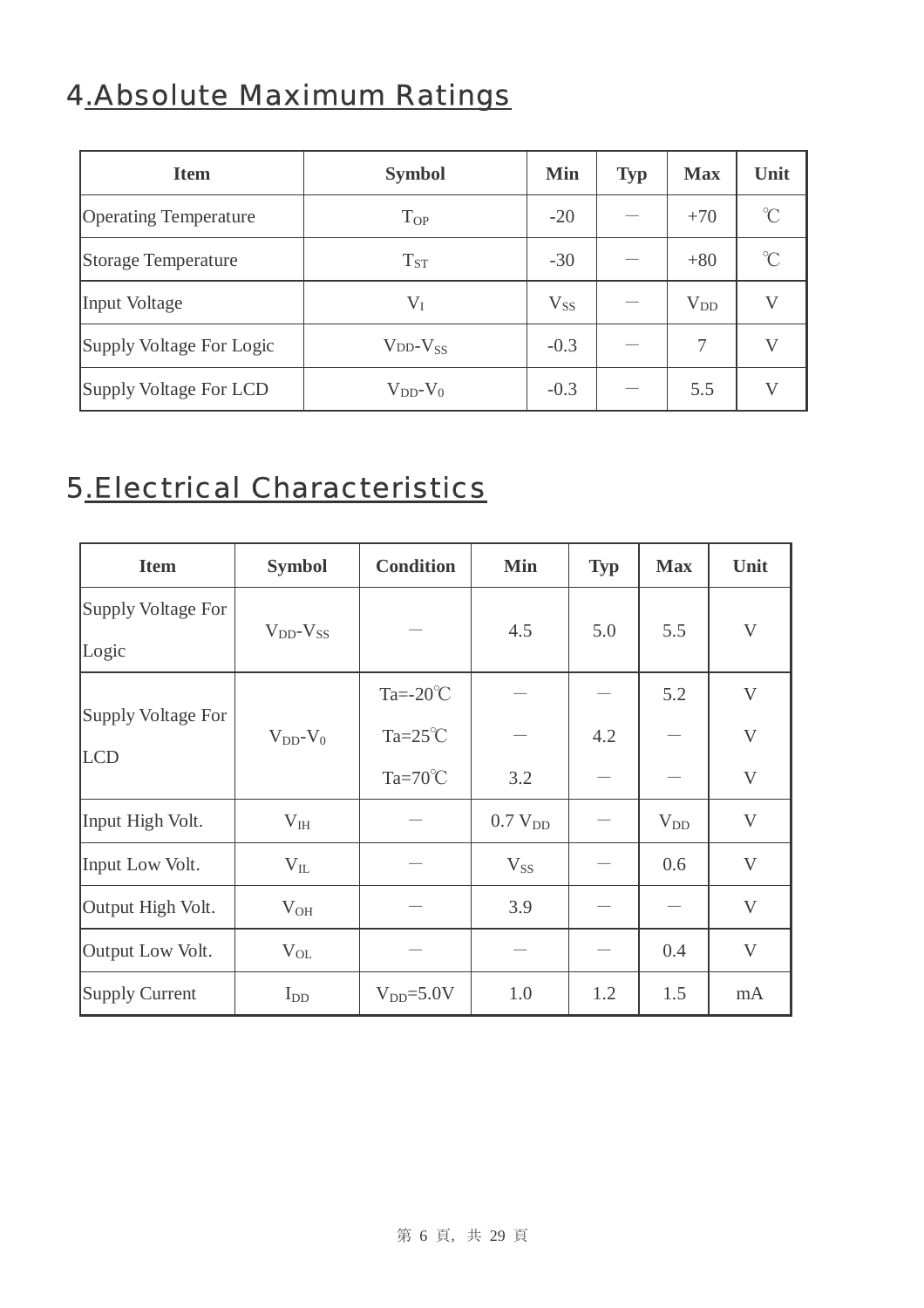### 6.Optical Characteristics

| <b>Item</b>           | <b>Symbol</b>  | <b>Condition</b> | <b>Min</b> | <b>Typ</b> | <b>Max</b> | Unit |
|-----------------------|----------------|------------------|------------|------------|------------|------|
|                       | $(V)$ $\theta$ | $CR \ge 2$       | 20         |            | 40         | deg  |
| View Angle            | $(H)$ $\phi$   | $CR \ge 2$       | $-30$      |            | 30         | deg  |
| <b>Contrast Ratio</b> | <b>CR</b>      |                  |            | 3          |            |      |
|                       | T rise         |                  |            | 150        | 200        | ms   |
| <b>Response Time</b>  | T fall         |                  |            | 150        | 200        | ms   |



#### **Definition of Operation Voltage (Vop)** Definition of Response Time (Tr, Tf)



**Conditions :** 

Operating Voltage : Vop Viewing Angle( $\theta$ ,  $\phi$ ) : 0°, 0° Frame Frequency : 64 HZ Driving Waveform : 1/N duty, 1/a bias

### **Definition of viewing angle(** $CR \ge 2$ **)**

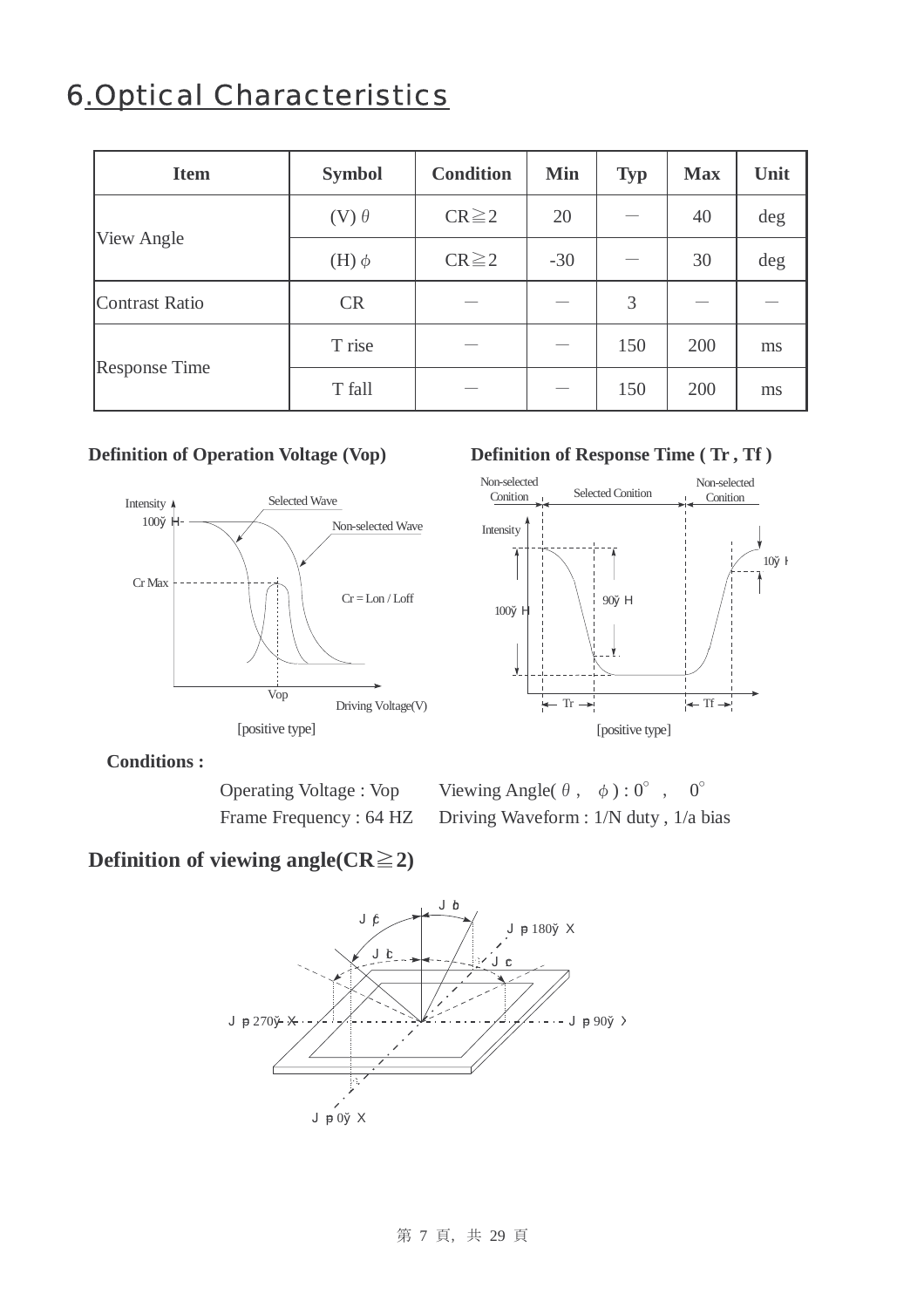### 7.Interface Pin Function

| Pin No.        | <b>Symbol</b>    | <b>Level</b>       | <b>Description</b>                       |
|----------------|------------------|--------------------|------------------------------------------|
| $\mathbf{1}$   | $V_{SS}$         | 0V                 | Ground                                   |
| $\overline{2}$ | $V_{DD}$         | 5.0V               | Supply Voltage for logic                 |
| 3              | V <sub>O</sub>   | (Variable)         | Operating voltage for LCD                |
| $\overline{4}$ | <b>RS</b>        | $\rm H/L$          | H: DATA, L: Instruction code             |
| 5              | R/W              | H/L                | H: Read(MPU→Module) L: Write(MPU→Module) |
| 6              | E                | $H,H\rightarrow L$ | Chip enable signal                       |
| $\tau$         | D <sub>B</sub> 0 | H/L                | Data bus line                            |
| 8              | DB1              | H/L                | Data bus line                            |
| 9              | DB <sub>2</sub>  | H/L                | Data bus line                            |
| 10             | DB <sub>3</sub>  | H/L                | Data bus line                            |
| 11             | DB4              | H/L                | Data bus line                            |
| 12             | DB5              | H/L                | Data bus line                            |
| 13             | DB6              | H/L                | Data bus line                            |
| 14             | DB7              | H/L                | Data bus line                            |
| 15             | $\mathbf{A}$     |                    | LED-                                     |
| 16             | $\bf K$          |                    | $LED +$                                  |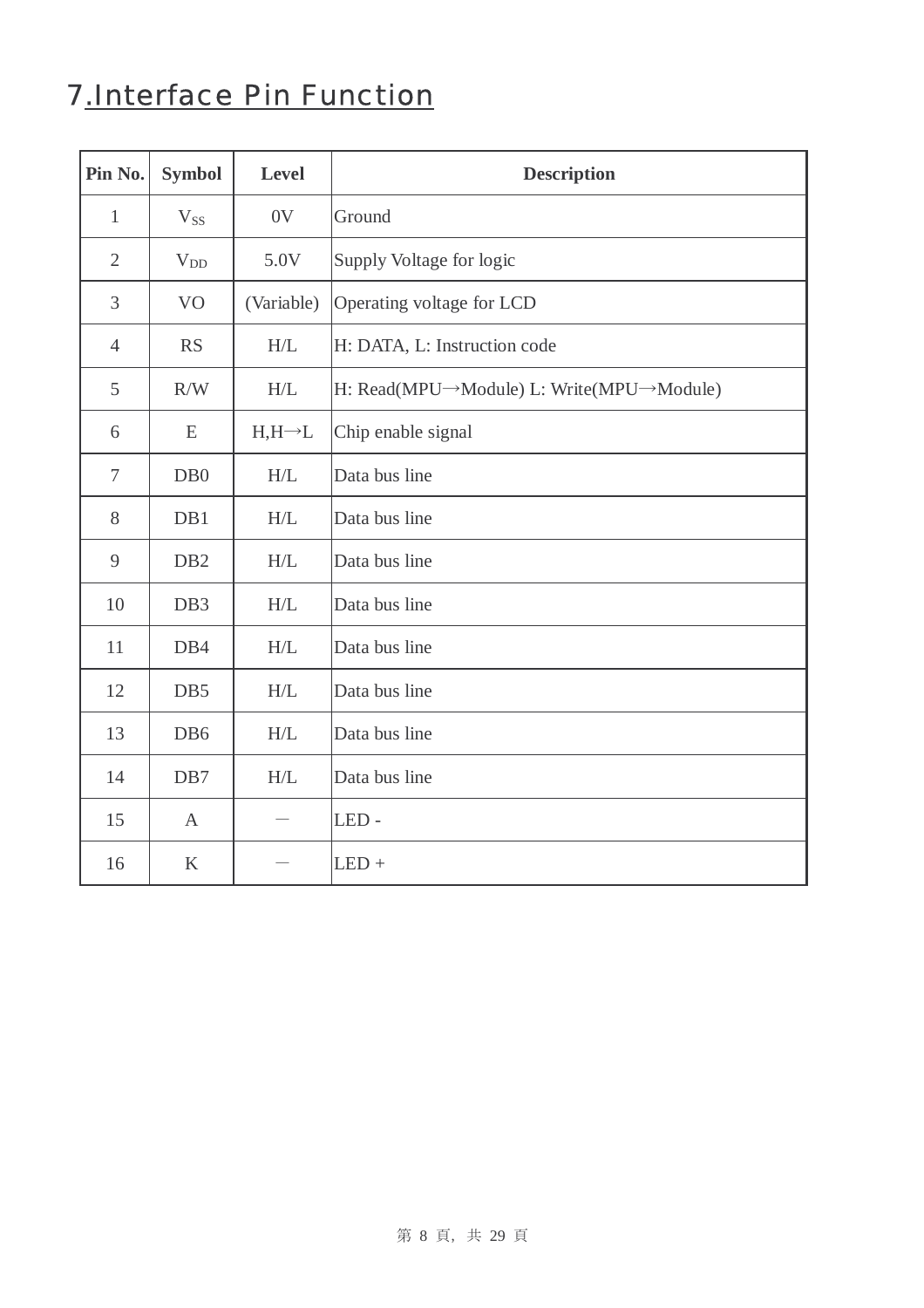### 8.Contour Drawing &Block Diagram







The non-specified to lervice of dimension is  $\pm 0.3\,\mathrm{mm}$ .



| Chambridgetod         | 1 <sup>2</sup> |  |  |  | 478910111213141516 |  |  |  |                                                                                                                        |
|-----------------------|----------------|--|--|--|--------------------|--|--|--|------------------------------------------------------------------------------------------------------------------------|
| <b>IDRAM</b> address  |                |  |  |  |                    |  |  |  |                                                                                                                        |
| <b>IIDRAM</b> address |                |  |  |  |                    |  |  |  | 00  01  02  03  04  03  04  07  08 09 0ADB 0C 0ID 0E 0F<br> 40  41  42  43  44  45  46  47  48 40  48 40  48 40  48 47 |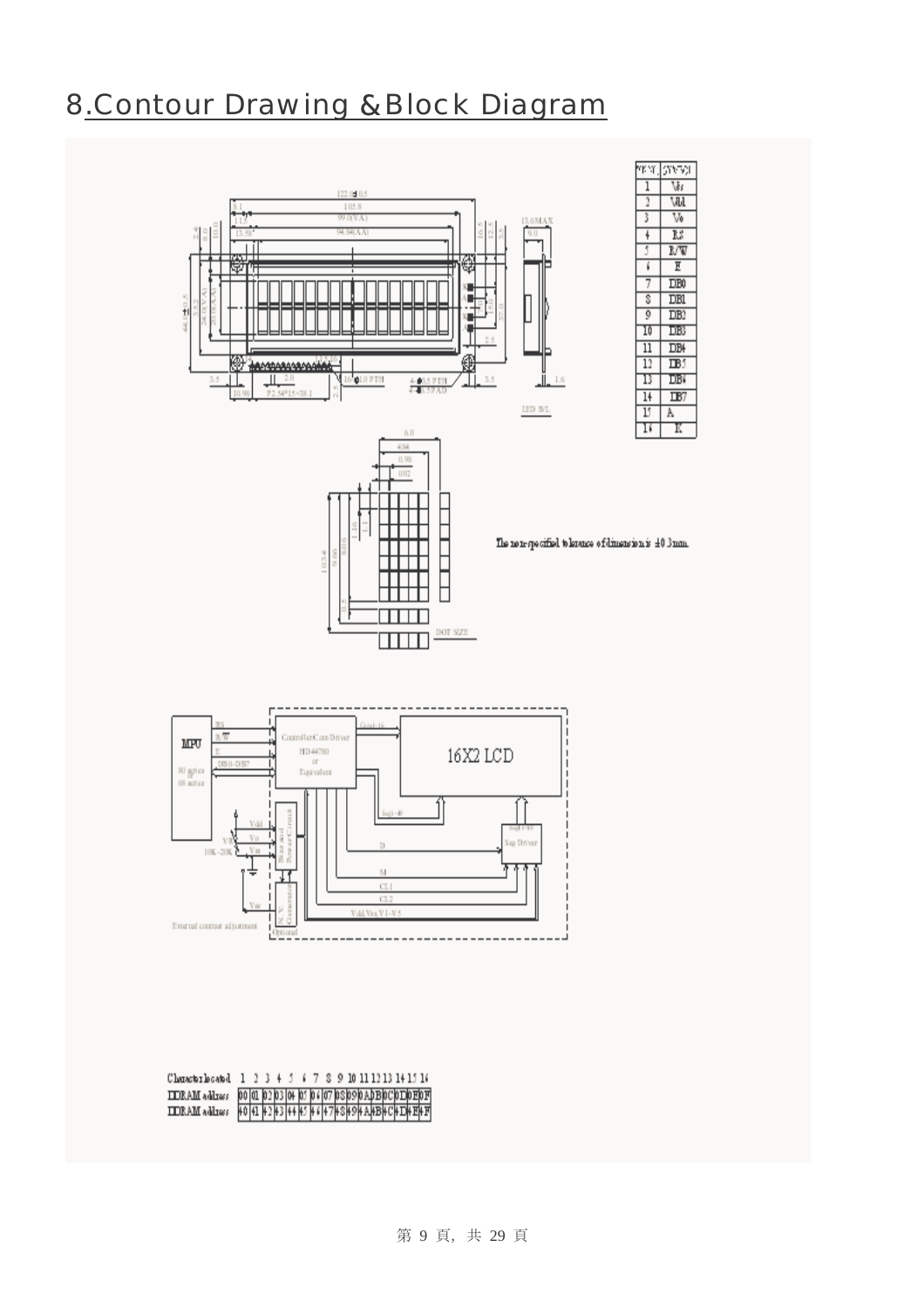### 9.Function Description

 The LCD display Module is built in a LSI controller, the controller has two 8-bit registers, an instruction register (IR) and a data register (DR).

The IR stores instruction codes, such as display clear and cursor shift, and address information for display data RAM (DDRAM) and character generator (CGRAM). The IR can only be written from the MPU. The DR temporarily stores data to be written or read from DDRAM or CGRAM. When address information is written into the IR, then data is stored into the DR from DDRAM or CGRAM. By the register selector (RS) signal, these two registers can be selected.

| RS       | R/W              | <b>Operation</b>                                        |
|----------|------------------|---------------------------------------------------------|
| $\Omega$ | $\theta$         | IR write as an internal operation (display clear, etc.) |
| $\Omega$ |                  | Read busy flag (DB7) and address counter (DB0 to DB7)   |
|          | $\left( \right)$ | Write data to DDRAM or CGRAM (DR to DDRAM or CGRAM)     |
|          |                  | Read data from DDRAM or CGRAM (DDRAM or CGRAM to DR)    |

#### **Busy Flag (BF)**

 When the busy flag is 1, the controller LSI is in the internal operation mode, and the next instruction will not be accepted. When  $RS=0$  and  $R/W=1$ , the busy flag is output to DB7. The next instruction must be written after ensuring that the busy flag is 0.

#### **Address Counter (AC)**

The address counter (AC) assigns addresses to both DDRAM and CGRAM

#### **Display Data RAM (DDRAM)**

This DDRAM is used to store the display data represented in 8-bit character codes. Its extended capacity is  $80 \times 8$  bits or 80 characters. Below figure is the relationships between DDRAM addresses and positions on the liquid crystal display.

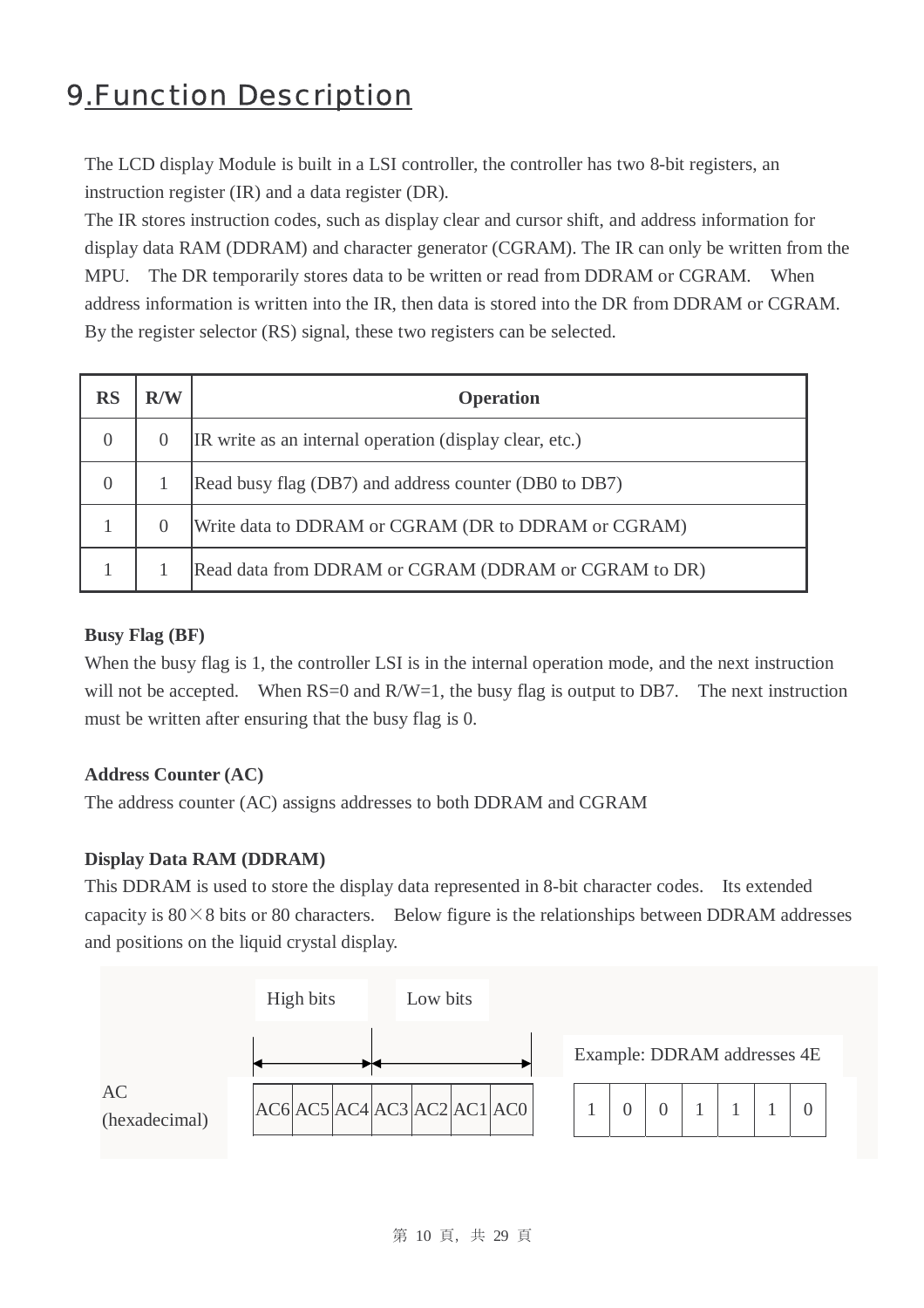#### Display position DDRAM address

|  | 1 2 3 4 5 6 7 8 9 10 11 12 13 14 15 16 |  |  |  |  |  |  |  |  |  |  |  |  |
|--|----------------------------------------|--|--|--|--|--|--|--|--|--|--|--|--|
|  |                                        |  |  |  |  |  |  |  |  |  |  |  |  |
|  |                                        |  |  |  |  |  |  |  |  |  |  |  |  |
|  |                                        |  |  |  |  |  |  |  |  |  |  |  |  |

2-Line by 16-Character Display

#### **Character Generator ROM (CGROM)**

The CGROM generate  $5 \times 8$  dot or  $5 \times 10$  dot character patterns from 8-bit character codes. See Table 2.

#### **Character Generator RAM (CGRAM)**

In CGRAM, the user can rewrite character by program. For  $5 \times 8$  dots, eight character patterns can be written, and for  $5 \times 10$  dots, four character patterns can be written.

Write into DDRAM the character code at the addresses shown as the left column of table 1. To show the character patterns stored in CGRAM.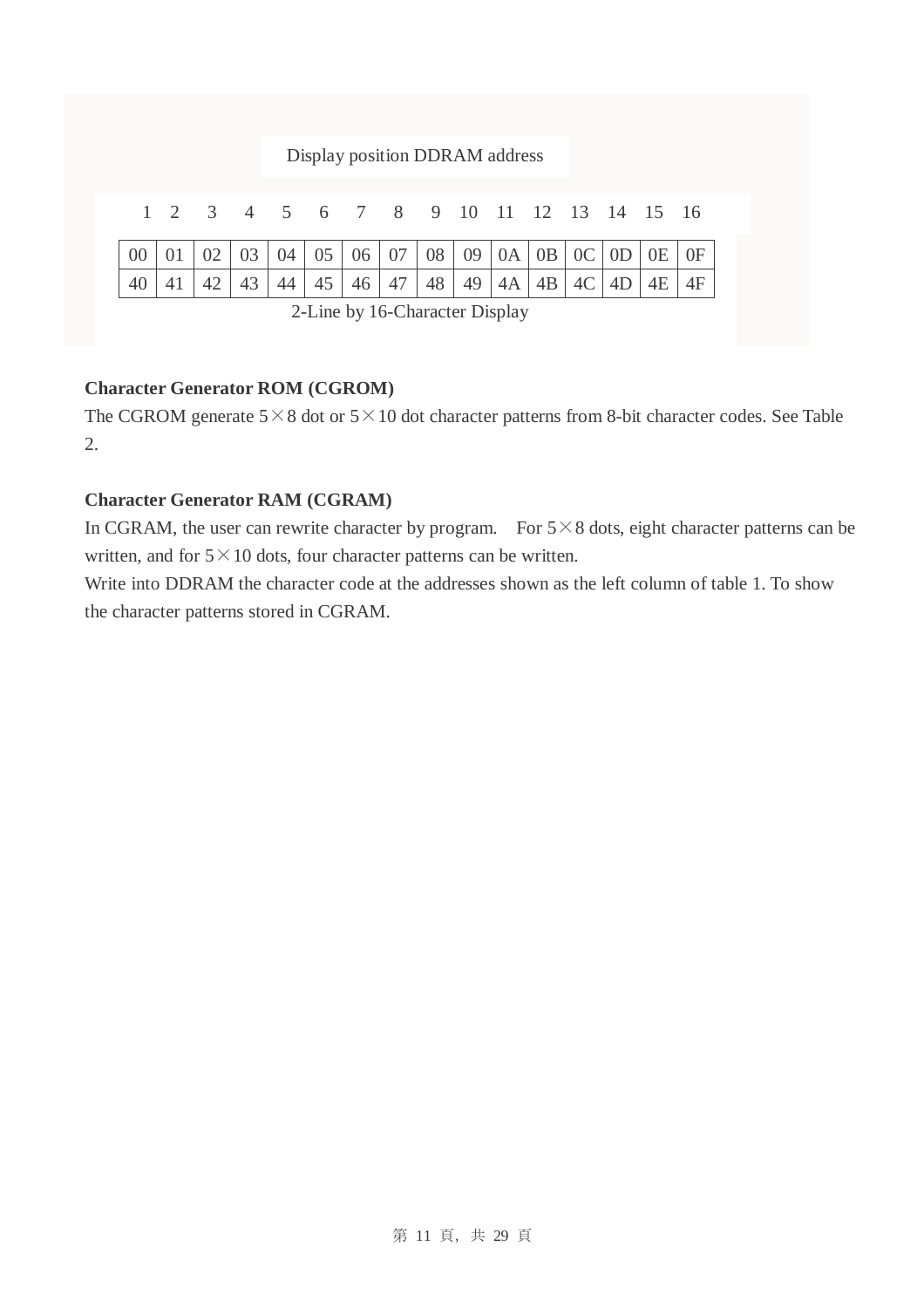#### **Relationship between CGRAM Addresses, Character Codes (DDRAM) and Character patterns**

#### **Table 1.**

For 5 \* 8 dot character patterns



 $\blacksquare$ : " High "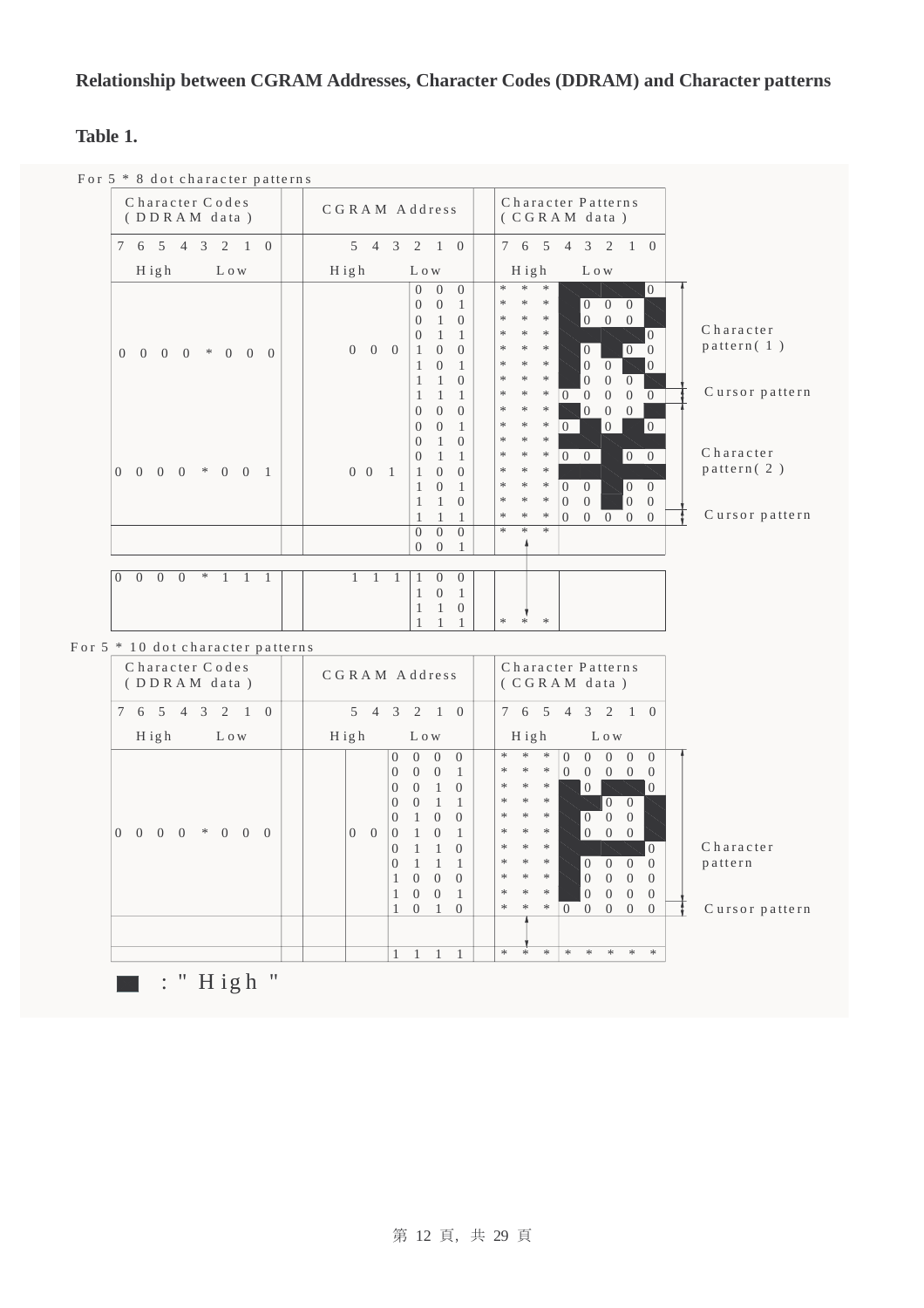### 10.Character Generator ROM Pattern

#### **Table.2**

| $\sqrt{\text{Upper}}$<br>4 bit<br>Lower<br>4 bit |                                              |        |           |                                  |                      |             | LLLL  LLLH  LLHL  LLHH  LHLL  LHLH  LHHL  LHHH  HLLL  HLLH  HLHL  HLHH  HHLL  HHLH  HHHL  HHHH |  |                                                        |                  |                   |              |                   |               |
|--------------------------------------------------|----------------------------------------------|--------|-----------|----------------------------------|----------------------|-------------|------------------------------------------------------------------------------------------------|--|--------------------------------------------------------|------------------|-------------------|--------------|-------------------|---------------|
| $\mathop{\rm LLLL}\nolimits$                     | $\mathbf{C}\mathbf{G}$<br>RAM<br>(1)         |        |           |                                  |                      |             |                                                                                                |  |                                                        |                  |                   | ÷            |                   |               |
| <b>LLLH</b>                                      | CG<br><b>RAM</b><br>(2)                      | l      |           |                                  |                      |             |                                                                                                |  | -------                                                |                  | Ē<br>i            | I            | <b>THEFT</b>      |               |
| <b>LLHL</b>                                      | CG<br><b>RAM</b><br>(3)                      | l<br>I |           |                                  |                      |             |                                                                                                |  |                                                        |                  |                   |              | i<br>Ē            |               |
| <b>LLHH</b>                                      | CG<br>RAM<br>(4)                             |        |           |                                  |                      |             |                                                                                                |  | Ē                                                      |                  |                   |              |                   |               |
| LHLL                                             | CG<br><b>RAM</b><br>(5)                      |        |           |                                  |                      |             |                                                                                                |  |                                                        |                  |                   |              |                   |               |
| LHLH                                             | CG<br>RAM<br>(6)                             | Н      |           |                                  |                      |             |                                                                                                |  | i                                                      |                  |                   |              |                   |               |
| LHHL                                             | CG<br>RAM<br>(7)                             |        |           |                                  |                      |             |                                                                                                |  |                                                        |                  |                   |              |                   |               |
| LHHH                                             | CG<br><b>RAM</b><br>(8)                      | ■■     |           |                                  |                      |             |                                                                                                |  |                                                        |                  |                   |              |                   |               |
| <b>HLLL</b>                                      | CG<br><b>RAM</b><br>(1)                      |        |           |                                  |                      |             |                                                                                                |  | 1. 1. 1. 1. 1. 1. 1.                                   |                  |                   | Ē            | ٠                 |               |
| <b>HLLH</b>                                      | CG<br>RAM<br>(2)                             |        |           | H                                |                      | ×<br>H      |                                                                                                |  | $\mathbf{I}$                                           |                  |                   |              |                   |               |
| <b>HLHL</b>                                      | CG<br>RAM<br>(3)                             |        | ER.       | ш                                |                      |             |                                                                                                |  |                                                        |                  |                   |              |                   |               |
| <b>HLHH</b>                                      | CG<br>RAM<br>(4)                             |        | u u<br>医胃 |                                  |                      | I           |                                                                                                |  | l                                                      |                  |                   |              |                   |               |
| <b>HHLL</b>                                      | $\mathbb{C}\mathbb{G}$<br>${\rm RAM}$<br>(5) | p      |           | <b>CONTRACTOR</b>                | в<br>医原<br>医胃<br>п   | I           | H<br>医皮肤炎<br>800                                                                               |  | <b>MARKET</b><br><b>Bandary</b><br><b>CARD CONTROL</b> | H                | ŀ<br>Ą<br>I,<br>Έ | H.<br>ш<br>H | ٠<br>щ<br>l<br>三国 | 医复数形式<br>■■   |
| <b>HHLH</b>                                      | CG<br><b>RAM</b><br>(6)                      |        |           | ш<br>i<br>-----<br>Η<br>в        | m m m<br>------<br>ш | i<br>H<br>Ē | H<br>----                                                                                      |  | m m                                                    |                  | щ                 | Ξ<br>щ       | ш<br>₩            | m m<br>×<br>H |
| <b>HHHL</b>                                      | $\mathbf{C}\mathbf{G}$<br>RAM<br>(7)         | 韻      | в         | в<br>г<br>E<br>Ē<br>l<br>■■<br>ш | ш                    | Ē<br>Ē      | I<br>i.                                                                                        |  | ------<br>Ξ<br>l                                       | H<br>H<br>ш<br>ш |                   |              |                   | I             |
| <b>HHHH</b>                                      | CG<br>RAM<br>(8)                             |        |           | Ē<br>$\blacksquare$<br>٠         |                      |             |                                                                                                |  |                                                        | l                | щ<br>ш<br>ш       | н            | H                 |               |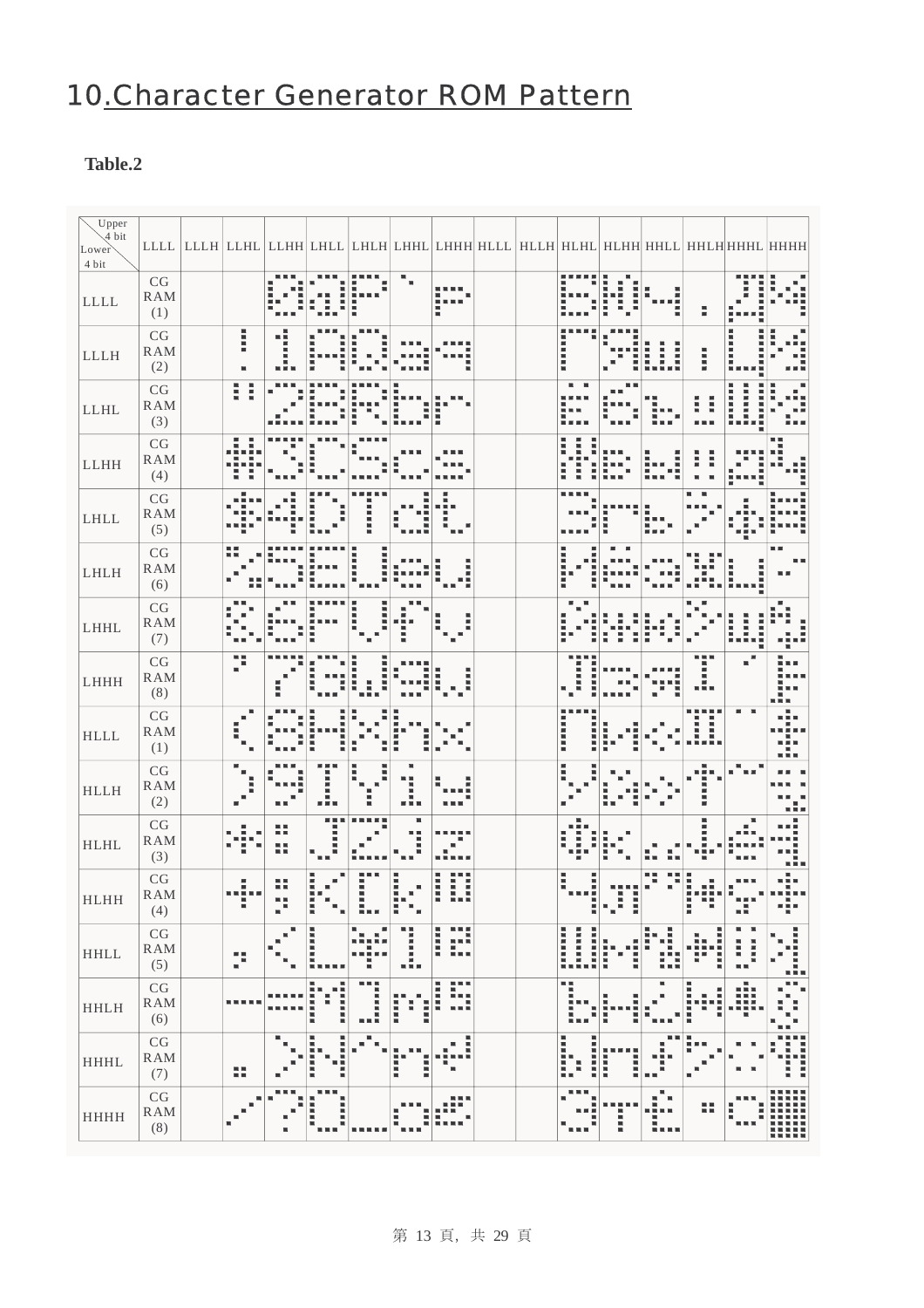## 11.Instruction Table

|                                  | <b>Instruction Code</b> |                |                |                |                |                               |                |                           |                |                  | <b>Execution time</b>                                                                                                                                                       |                 |
|----------------------------------|-------------------------|----------------|----------------|----------------|----------------|-------------------------------|----------------|---------------------------|----------------|------------------|-----------------------------------------------------------------------------------------------------------------------------------------------------------------------------|-----------------|
| <b>Instruction</b>               | <b>RS</b>               | R/W            | DB7            | DB6            | DB5            | DB4                           | DB3            | DB <sub>2</sub>           | DB1            | D <sub>B</sub> 0 | <b>Description</b>                                                                                                                                                          | $(fosc=270Khz)$ |
| Clear Display                    | $\overline{0}$          | $\Omega$       | $\overline{0}$ | $\overline{0}$ | $\overline{0}$ | $\Omega$                      | $\overline{0}$ | $\overline{0}$            | $\overline{0}$ | 1                | Write "00H" to DDRAM and set<br>DDRAM address to "00H" from AC                                                                                                              | 1.53ms          |
| Return Home                      | $\overline{0}$          | $\overline{0}$ | $\theta$       | $\overline{0}$ | $\overline{0}$ | $\overline{0}$                | $\theta$       | $\overline{0}$            | $\mathbf{1}$   |                  | Set DDRAM address to "00H" from AC<br>and return cursor to its original position<br>if shifted. The contents of DDRAM are<br>not changed.                                   | 1.53ms          |
| <b>Entry Mode</b><br>Set         | $\Omega$                | $\theta$       | $\overline{0}$ | $\overline{0}$ | $\overline{0}$ | $\theta$                      | $\overline{0}$ | 1                         | $1/D$          | <b>SH</b>        | Assign cursor moving direction and<br>enable the shift of entire display.                                                                                                   | $39 \mu s$      |
| Display<br>ON/OFF<br>Control     | $\overline{0}$          | $\theta$       | $\overline{0}$ | $\overline{0}$ | $\overline{0}$ | $\theta$                      | $\mathbf{1}$   | D                         | $\mathcal{C}$  | B                | Set display (D), cursor (C), and blinking<br>of cursor (B) on/off control bit.                                                                                              | $39 \mu s$      |
| Cursor or<br>Display Shift       | $\Omega$                | $\Omega$       | $\overline{0}$ | $\overline{0}$ | $\theta$       | 1                             | S/C            | R/L                       |                |                  | Set cursor moving and display shift<br>control bit, and the direction, without<br>changing of DDRAM data.                                                                   | $39 \mu s$      |
| <b>Function Set</b>              | $\overline{0}$          | $\Omega$       | $\theta$       | $\overline{0}$ | $\mathbf{1}$   | DL                            | $\mathbf N$    | $\boldsymbol{\mathrm{F}}$ |                |                  | Set interface data length<br>(DL:8-bit/4-bit), numbers of display line<br>(N:2-line/1-line)and, display font type<br>$(F:5 \times 11 \text{ dots}/5 \times 8 \text{ dots})$ | $39 \mu s$      |
| Set CGRAM<br>Address             | $\Omega$                | $\Omega$       | $\overline{0}$ | 1              | AC5            |                               | $AC4$ $AC3$    | AC <sub>2</sub>           | AC1            |                  | ACO Set CGRAM address in address counter.                                                                                                                                   | $39 \mu s$      |
| <b>Set DDRAM</b><br>Address      | $\overline{0}$          | $\overline{0}$ | $\mathbf{1}$   |                | AC6 AC5        |                               | $AC4$ $AC3$    | AC2                       | AC1            |                  | ACO Set DDRAM address in address counter.                                                                                                                                   | $39 \mu s$      |
| Read Busy<br>Flag and<br>Address | $\theta$                | 1              | <b>BF</b>      |                |                | $AC6$ $AC5$ $AC4$ $AC3$ $AC2$ |                |                           | AC1            | AC <sub>0</sub>  | Whether during internal operation or not<br>can be known by reading BF. The<br>contents of address counter can also be<br>read.                                             | $0 \mu s$       |
| Write Data to<br>RAM             | 1                       | $\mathbf{0}$   | D7             | D <sub>6</sub> | D <sub>5</sub> | D <sub>4</sub>                | D <sub>3</sub> | D2                        | D1             | D <sub>0</sub>   | Write data into internal RAM<br>(DDRAM/CGRAM).                                                                                                                              | 43 $\mu$ s      |
| Read Data<br>from RAM            | 1                       | 1              | D7             | D <sub>6</sub> | D <sub>5</sub> | D4                            | D <sub>3</sub> | D2                        | D1             | D <sub>0</sub>   | Read data from internal RAM<br>(DDRAM/CGRAM).                                                                                                                               | 43 $\mu$ s      |

 $*$  "-": don't care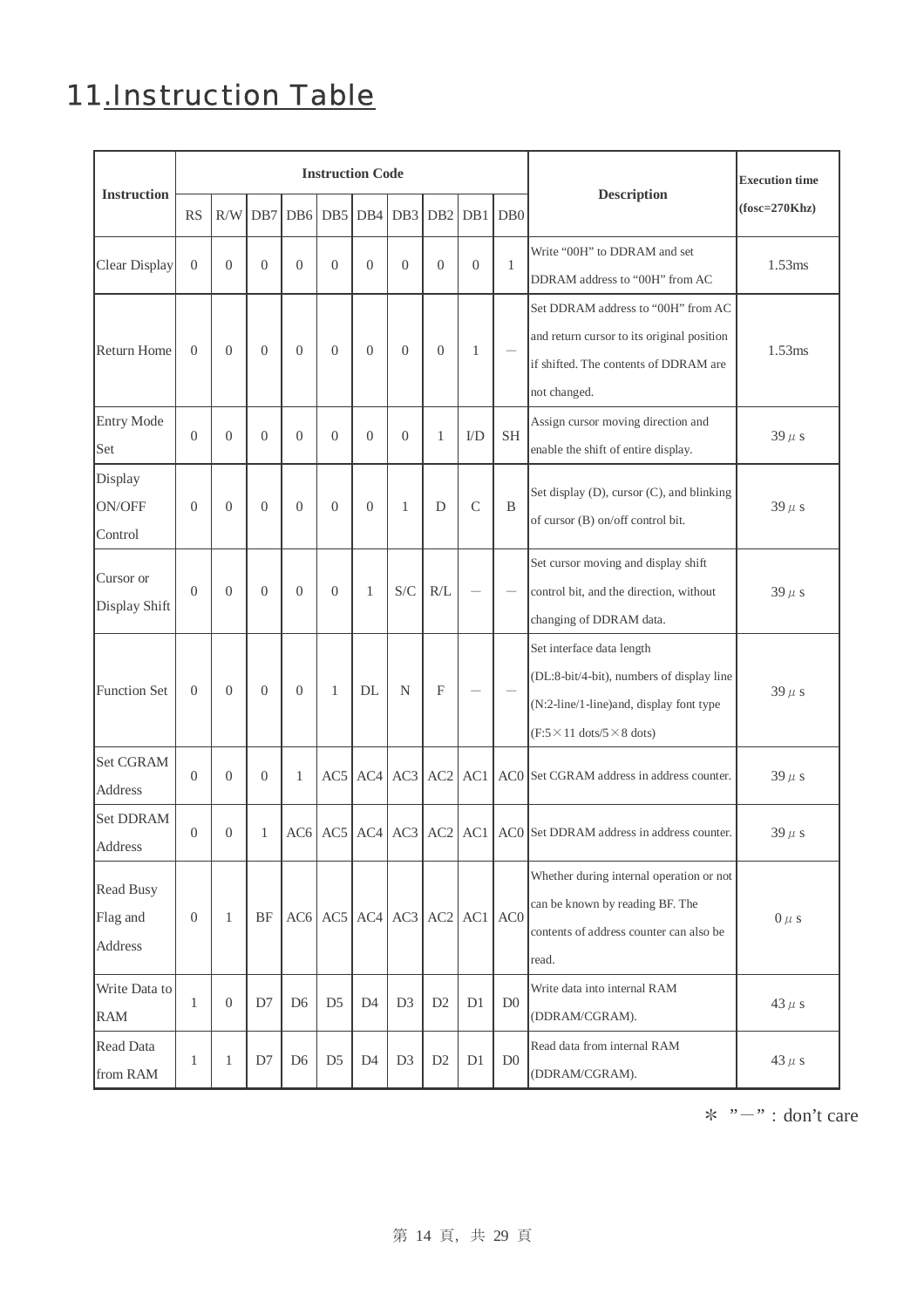### 12.Timing Characteristics

### **12.1 Write Operation**

#### Writing data from MPU  $\bullet$



| Ta= $25^{\circ}$ C, VDD=5.0V |  |
|------------------------------|--|
|                              |  |

| Item                               | Symbol        | Min            | Typ | Max | Unit          |
|------------------------------------|---------------|----------------|-----|-----|---------------|
| Enable cycle time                  | $T_{C}$       | 1200           |     |     | ns            |
| Enable pulse width                 | $T_{PW}$      | 140            |     |     | <sub>ns</sub> |
| Enable rise/fall time              | $T_R$ , $T_F$ |                |     | 25  | ns            |
| Address set-up time (RS, R/W to E) | $t_{AS}$      | $\overline{0}$ |     |     | <sub>ns</sub> |
| Address hold time                  | $t_{\rm AH}$  | 10             |     |     | <sub>ns</sub> |
| Data set-up time                   | $t_{DSW}$     | 40             |     |     | ns            |
| Data hold time                     | $t_{\rm H}$   | 10             |     |     | ns            |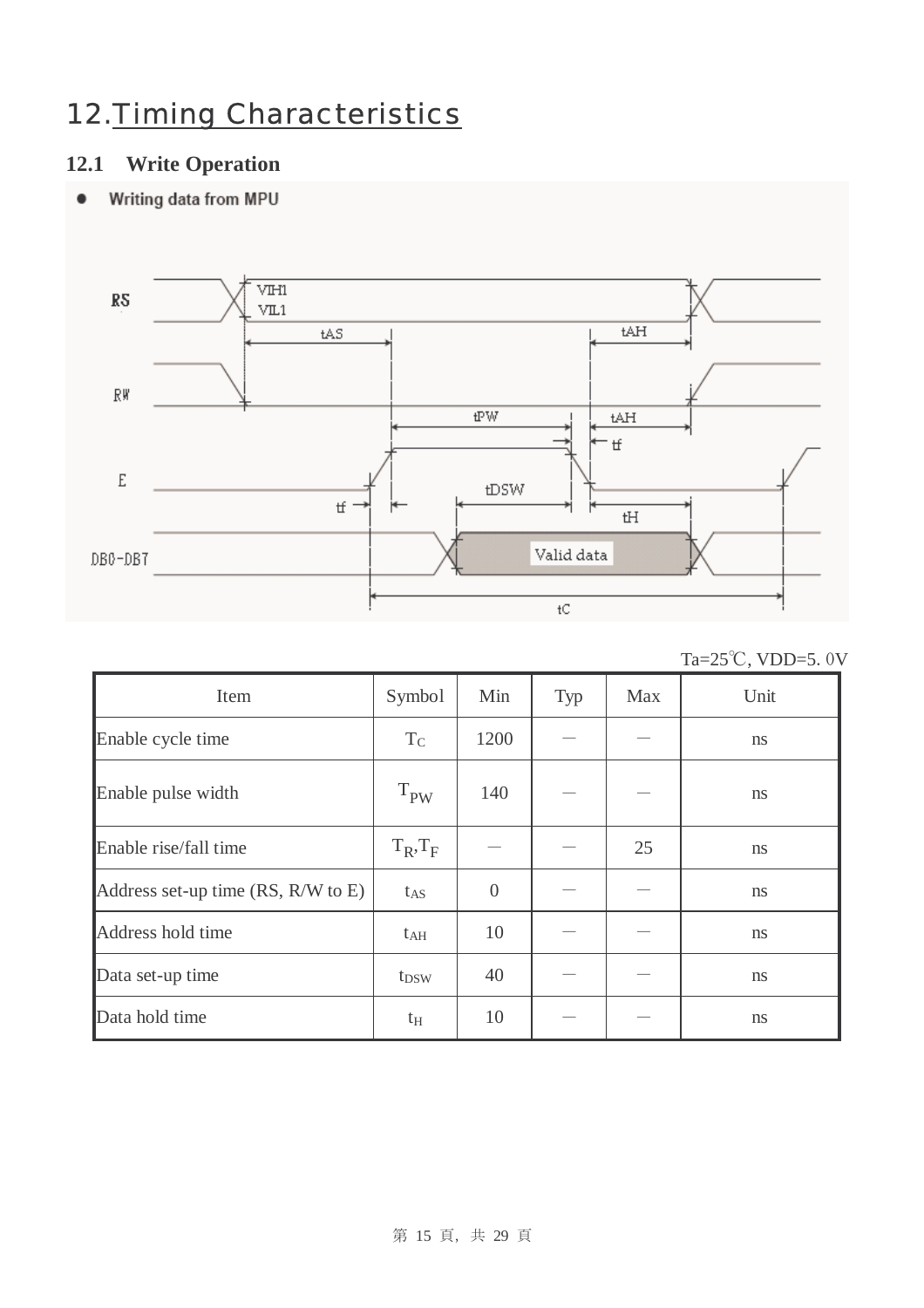### **12.2 Read Operation**

#### Reading data from ST7066U  $\bullet$



|  | Ta= $25^{\circ}$ C, VDD= $5V$ |
|--|-------------------------------|
|--|-------------------------------|

| Item                               | Symbol        | Min            | Typ | Max | Unit          |
|------------------------------------|---------------|----------------|-----|-----|---------------|
| Enable cycle time                  | $T_{\rm C}$   | 1200           |     |     | ns            |
| Enable pulse width (high level)    | $T_{PW}$      | 140            |     |     | ns            |
| Enable rise/fall time              | $T_R$ , $T_F$ |                |     | 25  | ns            |
| Address set-up time (RS, R/W to E) | $t_{AS}$      | $\overline{0}$ |     |     | ns            |
| Address hold time                  | $t_{\rm AH}$  | 10             |     |     | <sub>ns</sub> |
| Data delay time                    | $t_{\rm DDR}$ |                |     | 100 | ns            |
| Data hold time                     | $t_{\rm H}$   | 10             |     |     | ns            |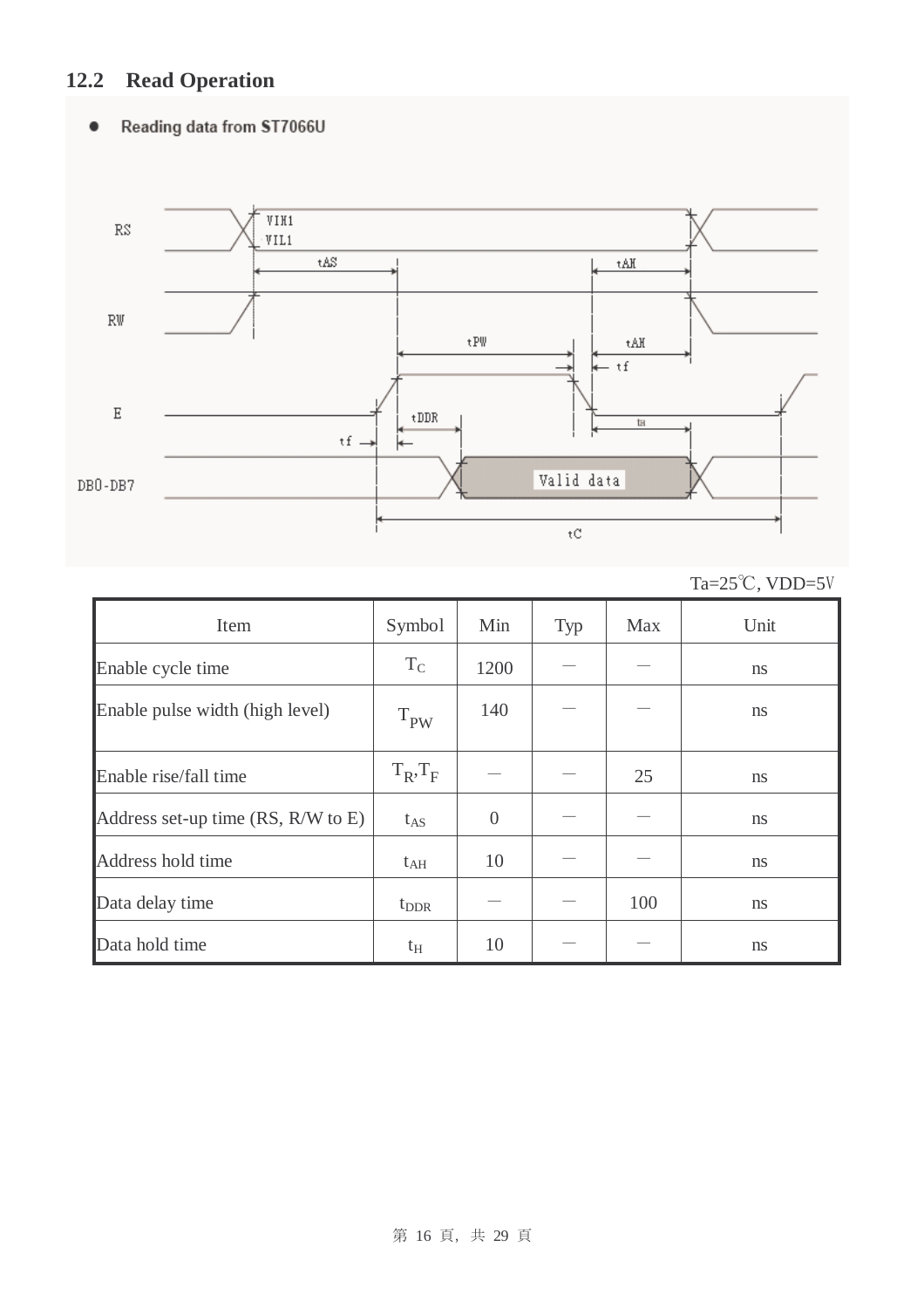### 13.Initializing of LCM



4-Bit Ineterface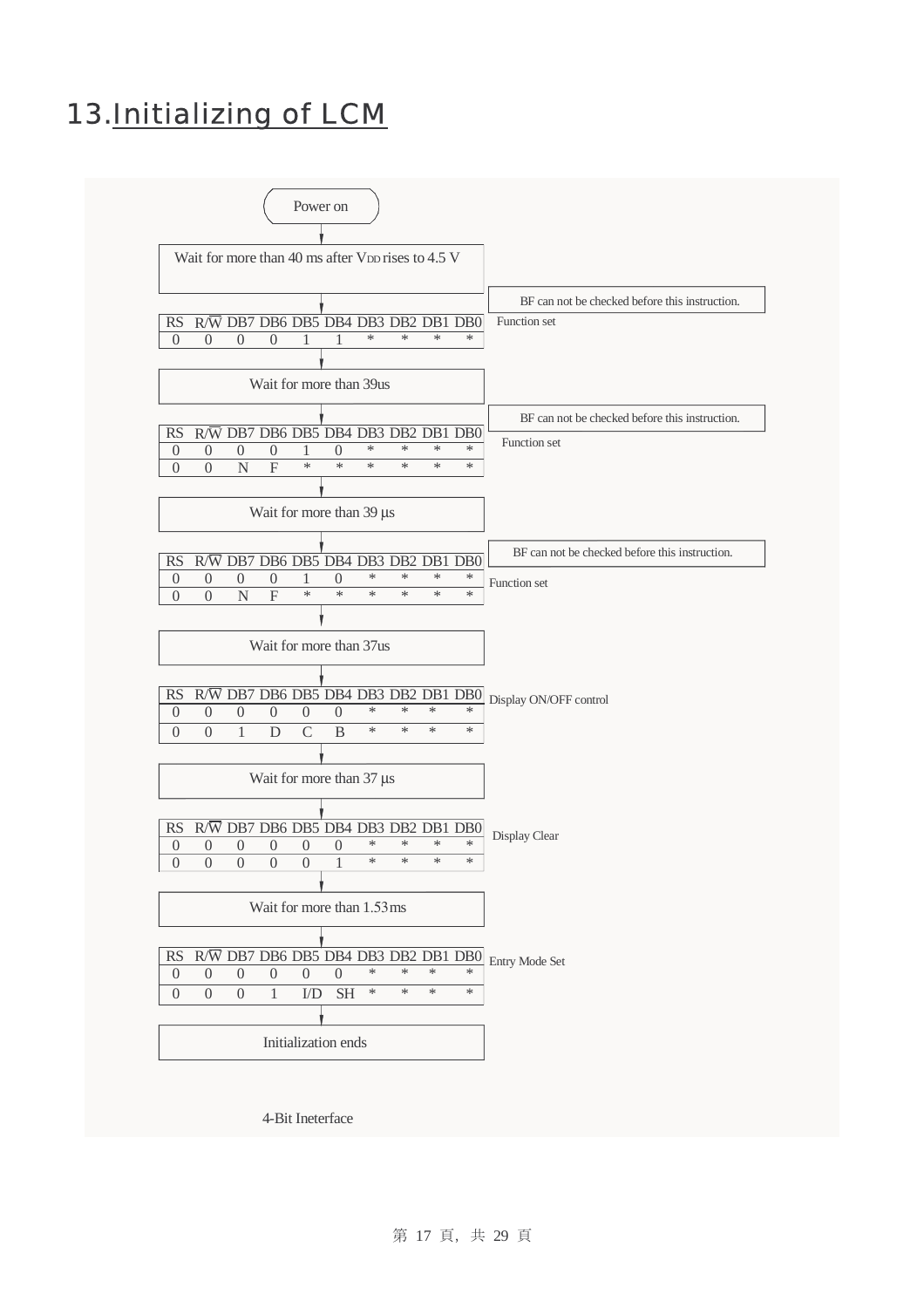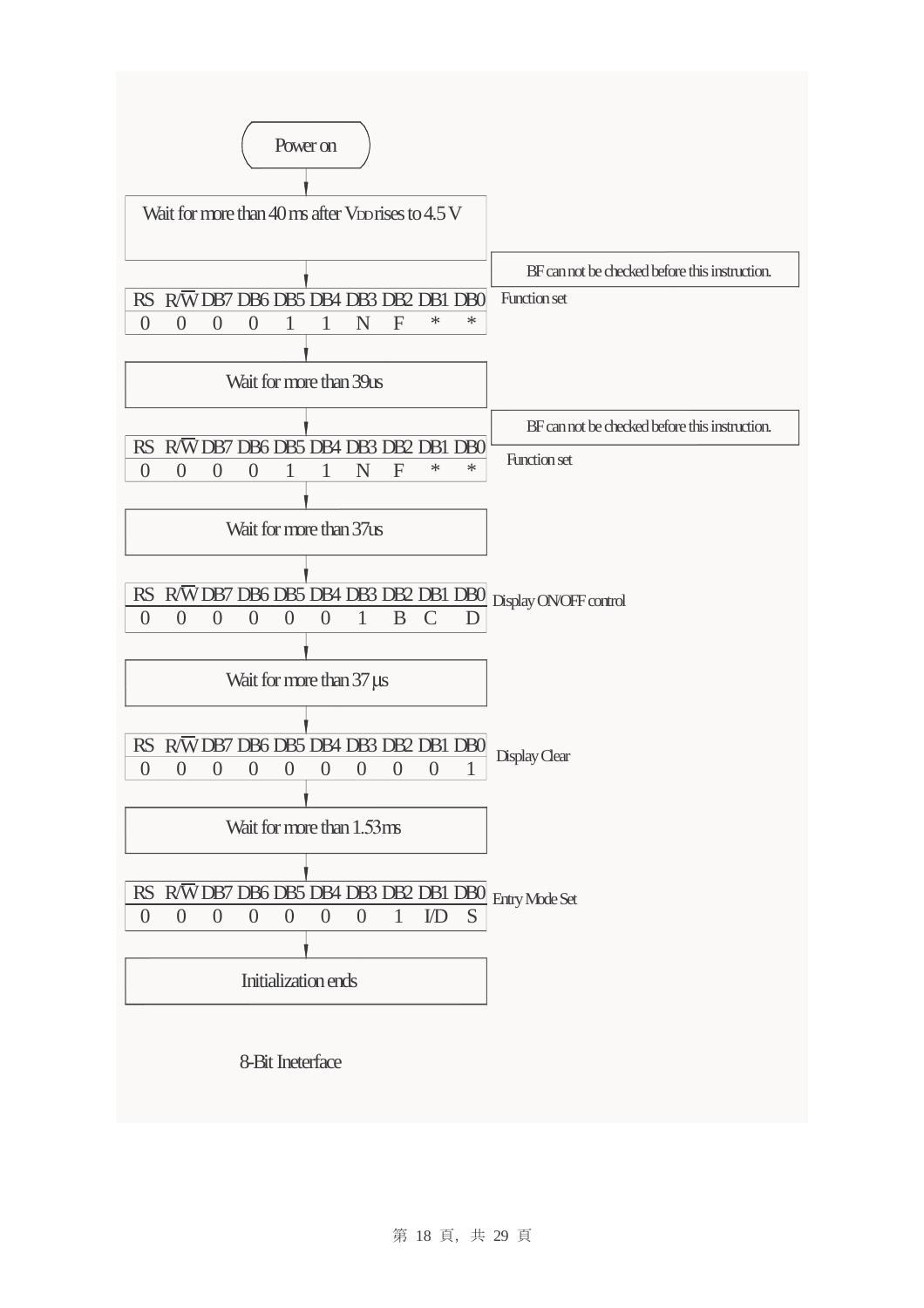### 14.Reliability

|                                                                              | <b>Environmental Test</b>                                                             |                                                                                                                                                                                                                                                                                                                                                                                      |             |
|------------------------------------------------------------------------------|---------------------------------------------------------------------------------------|--------------------------------------------------------------------------------------------------------------------------------------------------------------------------------------------------------------------------------------------------------------------------------------------------------------------------------------------------------------------------------------|-------------|
| <b>Test Item</b>                                                             | <b>Content of Test</b>                                                                | <b>Test Condition</b>                                                                                                                                                                                                                                                                                                                                                                | <b>Note</b> |
| <b>High Temperature</b>                                                      | Endurance test applying the high storage                                              | $80^{\circ}$ C                                                                                                                                                                                                                                                                                                                                                                       |             |
| storage                                                                      | temperature for a long time.                                                          | 200hrs                                                                                                                                                                                                                                                                                                                                                                               |             |
| Low Temperature                                                              | Endurance test applying the high storage                                              | $-30^{\circ}$ C                                                                                                                                                                                                                                                                                                                                                                      |             |
| storage                                                                      | temperature for a long time.                                                          | 200hrs                                                                                                                                                                                                                                                                                                                                                                               |             |
| <b>High Temperature</b>                                                      | Endurance test applying the electric stress                                           |                                                                                                                                                                                                                                                                                                                                                                                      |             |
| Operation                                                                    | (Voltage & Current) and the thermal stress to the                                     | 200hrs                                                                                                                                                                                                                                                                                                                                                                               |             |
|                                                                              | element for a long time.                                                              |                                                                                                                                                                                                                                                                                                                                                                                      |             |
| Low Temperature<br>Operation                                                 | Endurance test applying the electric stress under<br>low temperature for a long time. |                                                                                                                                                                                                                                                                                                                                                                                      | 1           |
|                                                                              | The module should be allowed to stand at 60                                           |                                                                                                                                                                                                                                                                                                                                                                                      |             |
|                                                                              | $\degree$ C,90% RH max                                                                |                                                                                                                                                                                                                                                                                                                                                                                      |             |
| High Temperature/                                                            | For 96hrs under no-load condition excluding the                                       |                                                                                                                                                                                                                                                                                                                                                                                      |             |
| <b>Humidity Operation</b>                                                    | polarizer,                                                                            |                                                                                                                                                                                                                                                                                                                                                                                      |             |
|                                                                              | Then taking it out and drying it at normal                                            |                                                                                                                                                                                                                                                                                                                                                                                      |             |
|                                                                              | temperature.                                                                          |                                                                                                                                                                                                                                                                                                                                                                                      |             |
|                                                                              | The sample should be allowed stand the                                                |                                                                                                                                                                                                                                                                                                                                                                                      |             |
|                                                                              | following 10 cycles of                                                                |                                                                                                                                                                                                                                                                                                                                                                                      |             |
|                                                                              |                                                                                       |                                                                                                                                                                                                                                                                                                                                                                                      |             |
| operation<br>$25^{\circ}C$<br>$-20^{\circ}$ C<br>Thermal shock<br>resistance | $70^{\circ}$ C                                                                        |                                                                                                                                                                                                                                                                                                                                                                                      |             |
|                                                                              |                                                                                       |                                                                                                                                                                                                                                                                                                                                                                                      |             |
|                                                                              |                                                                                       |                                                                                                                                                                                                                                                                                                                                                                                      |             |
|                                                                              | 1 cycle                                                                               |                                                                                                                                                                                                                                                                                                                                                                                      |             |
|                                                                              |                                                                                       |                                                                                                                                                                                                                                                                                                                                                                                      |             |
|                                                                              |                                                                                       |                                                                                                                                                                                                                                                                                                                                                                                      |             |
|                                                                              |                                                                                       |                                                                                                                                                                                                                                                                                                                                                                                      |             |
|                                                                              |                                                                                       |                                                                                                                                                                                                                                                                                                                                                                                      |             |
|                                                                              | Endurance test applying the vibration during                                          | $\mathbf{2}$<br>1,2<br>$70^{\circ}$ C<br>$-20^{\circ}$ C<br>200hrs<br>60°C,90%RH<br>1,2<br>96hrs<br>$-20^{\circ}$ C/70 $^{\circ}$ C<br>10 cycles<br><b>Total fixed</b><br>amplitude: 1.5mm<br>Vibration<br>Frequency:<br>3<br>10~55Hz<br>One cycle 60<br>seconds to 3<br>directions of X, Y, Z<br>for<br>Each<br>15 minutes<br>$VS = 800V$ , $RS = 1.5k$<br>$\Omega$<br>$CS = 100pF$ |             |
| Vibration test                                                               | transportation and using.                                                             |                                                                                                                                                                                                                                                                                                                                                                                      |             |
|                                                                              |                                                                                       |                                                                                                                                                                                                                                                                                                                                                                                      |             |
|                                                                              |                                                                                       |                                                                                                                                                                                                                                                                                                                                                                                      |             |
|                                                                              |                                                                                       |                                                                                                                                                                                                                                                                                                                                                                                      |             |
|                                                                              |                                                                                       |                                                                                                                                                                                                                                                                                                                                                                                      |             |
|                                                                              |                                                                                       |                                                                                                                                                                                                                                                                                                                                                                                      |             |
|                                                                              | Endurance test applying the electric stress to the                                    |                                                                                                                                                                                                                                                                                                                                                                                      |             |
| Static electricity test                                                      | terminal.                                                                             |                                                                                                                                                                                                                                                                                                                                                                                      |             |
|                                                                              |                                                                                       | 1 time                                                                                                                                                                                                                                                                                                                                                                               |             |

#### **Content of Reliability Test (wide temperature, -20**℃**~70**℃**)**

**Note1: No dew condensation to be observed.** 

**Note2: The function test shall be conducted after 4 hours storage at the normal** 

 **Temperature and humidity after remove from the test chamber.** 

**Note3: Vibration test will be conducted to the product itself without putting it in a con**tainer.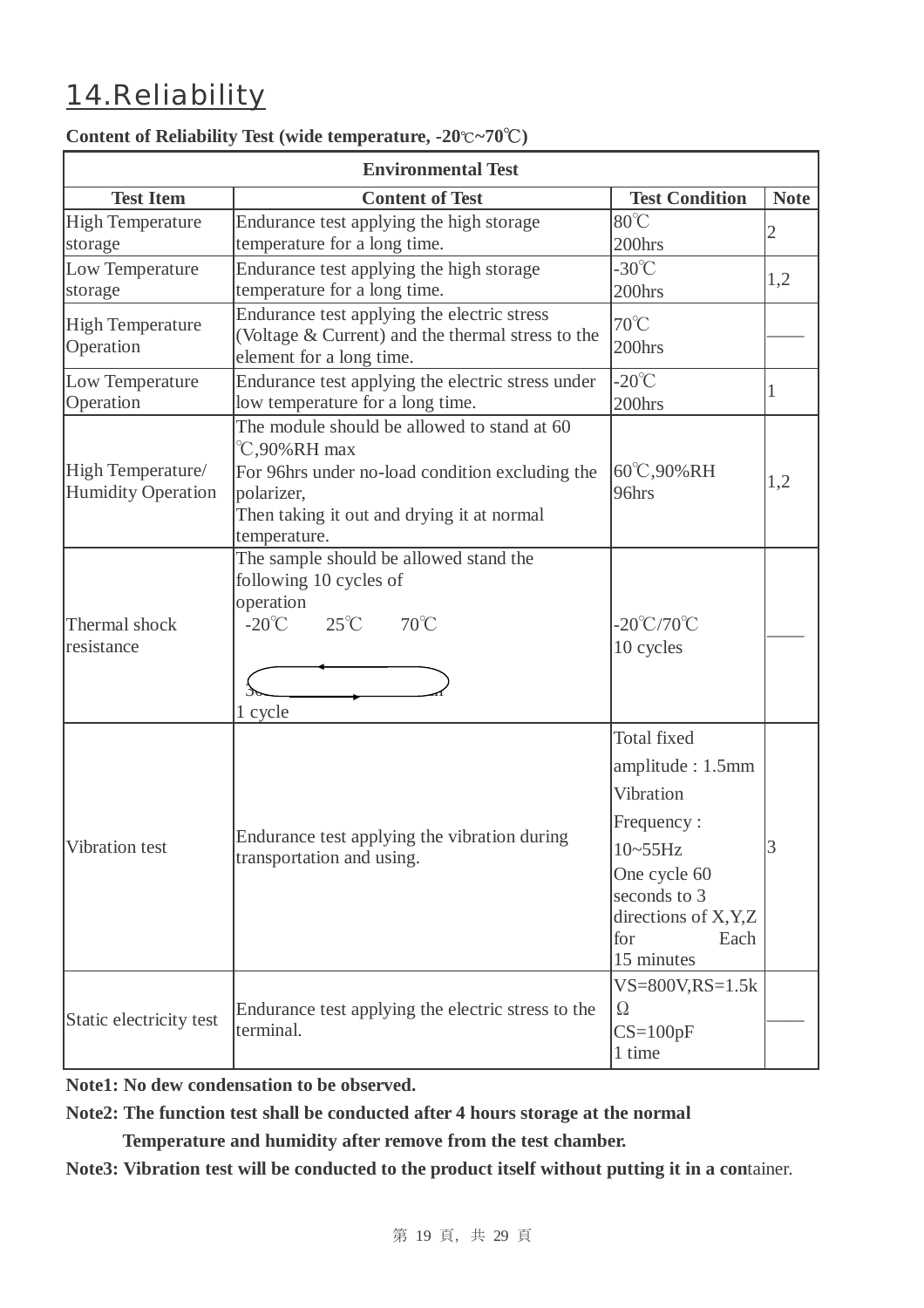### 15.Backlight Information

| <b>PARAMETER</b>             | <b>SYMBOL MIN</b>   |     | <b>TYP</b> | <b>MAX</b> | <b>UNIT</b>               | <b>TEST</b><br><b>CONDITION</b> |
|------------------------------|---------------------|-----|------------|------------|---------------------------|---------------------------------|
| <b>Supply Current</b>        | <b>ILED</b>         | 208 | 260        | 390        | mA                        | $V=4.2V$                        |
| <b>Supply Voltage</b>        | $\mathbf{V}$        | 4.0 | 4.2        | 4.4        | $\boldsymbol{\mathrm{V}}$ |                                 |
| <b>Reverse Voltage</b>       | <b>VR</b>           |     |            | 8          | $\overline{\mathbf{V}}$   |                                 |
| Luminous<br><b>Intensity</b> | IV                  | 60  |            |            | CD/M <sup>2</sup>         | $ILED=260mA$                    |
| <b>Wave Length</b>           | $\lambda$ p         |     | 573        |            | <b>nm</b>                 | $ILED=260mA$                    |
| <b>Life Time</b>             |                     |     | 100000     |            | Hr.                       | $ILED=260mA$                    |
| <b>Color</b>                 | <b>Yellow Green</b> |     |            |            |                           |                                 |

### **Specification**

**Note: The LED of B/L is drive by current only, drive voltage is for reference only.** 

 **drive voltage can make driving current under safety area (current between minimum and maximum).** 

2.Drive from pin15,pin16



ill never get Vee output from pin15)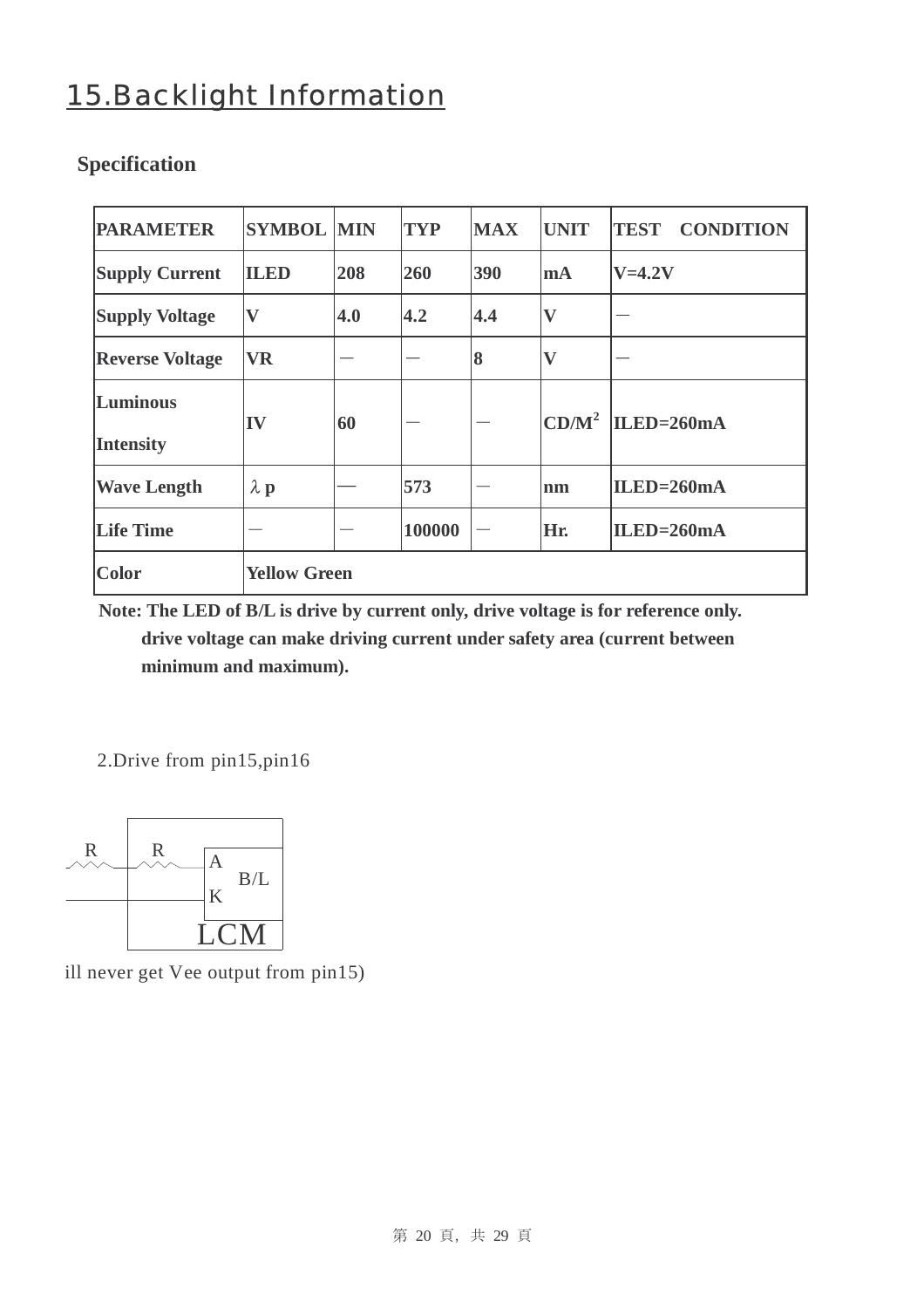# 16. Inspection specification

| NO | Item                                                                  | Criterion                                                                                                                                                                                                                                                                                                                                                          |                                                                                                                                                                  |            |  |  |  |  |
|----|-----------------------------------------------------------------------|--------------------------------------------------------------------------------------------------------------------------------------------------------------------------------------------------------------------------------------------------------------------------------------------------------------------------------------------------------------------|------------------------------------------------------------------------------------------------------------------------------------------------------------------|------------|--|--|--|--|
| 01 | Electrical<br><b>Testing</b>                                          | 1.1 Missing vertical, horizontal segment, segment contrast defect.<br>1.2 Missing character, dot or icon.<br>1.3 Display malfunction.<br>1.4 No function or no display.<br>1.5 Current consumption exceeds product specifications.<br>1.6 LCD viewing angle defect.<br>1.7 Mixed product types.<br>1.8 Contrast defect.                                            |                                                                                                                                                                  |            |  |  |  |  |
| 02 | <b>Black or white</b><br>spots on LCD<br>(display only)               | 2.1 White and black spots on display $\leq 0.25$ mm, no more than<br>three white or black spots present.<br>2.2 Densely spaced: No more than two spots or lines within 3mm                                                                                                                                                                                         |                                                                                                                                                                  |            |  |  |  |  |
| 03 | LCD black<br>spots, white<br>spots,<br>contamination<br>(non-display) | 3.1 Round type : As following drawing<br>$\Phi = (x + y) / 2$<br><b>SIZE</b><br>$\Phi \leq 0.10$<br>0.10<<br>$\Phi \leq 0.20$<br>0.20<<br>$\Phi \leq 0.25$<br>0.25 $<$ $\Phi$<br>3.2 Line type : (As following drawing)<br>Length<br>Width<br>$W \leq 0.02$<br>W<br>$L \leq 3.0$<br>$0.02 \le W \le 0.03$<br>$L \leq 2.5$<br>$0.03 \le W \le 0.05$<br>$0.05\!<\!W$ | Acceptable Q<br>TY<br>Accept no<br>dense<br>$\overline{2}$<br>$\mathbf 1$<br>$\sqrt{a}$<br>Acceptable Q TY<br>Accept no dense<br>$\overline{2}$<br>As round type | 2.5<br>2.5 |  |  |  |  |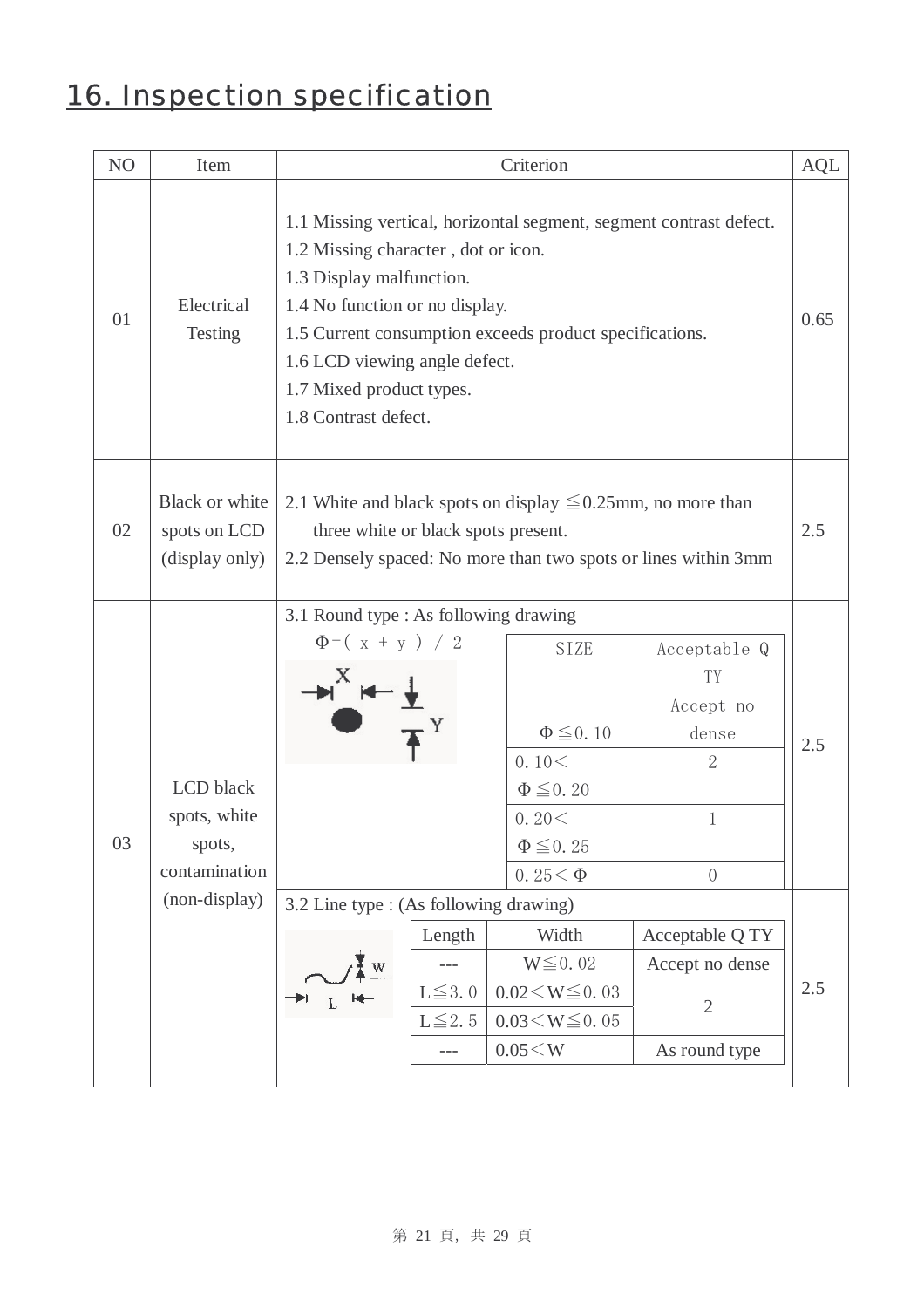| N <sub>O</sub> | ltem | Criterion                                                           |  |
|----------------|------|---------------------------------------------------------------------|--|
|                |      | Scratches   Follow NO.3 LCD black spots, white spots, contamination |  |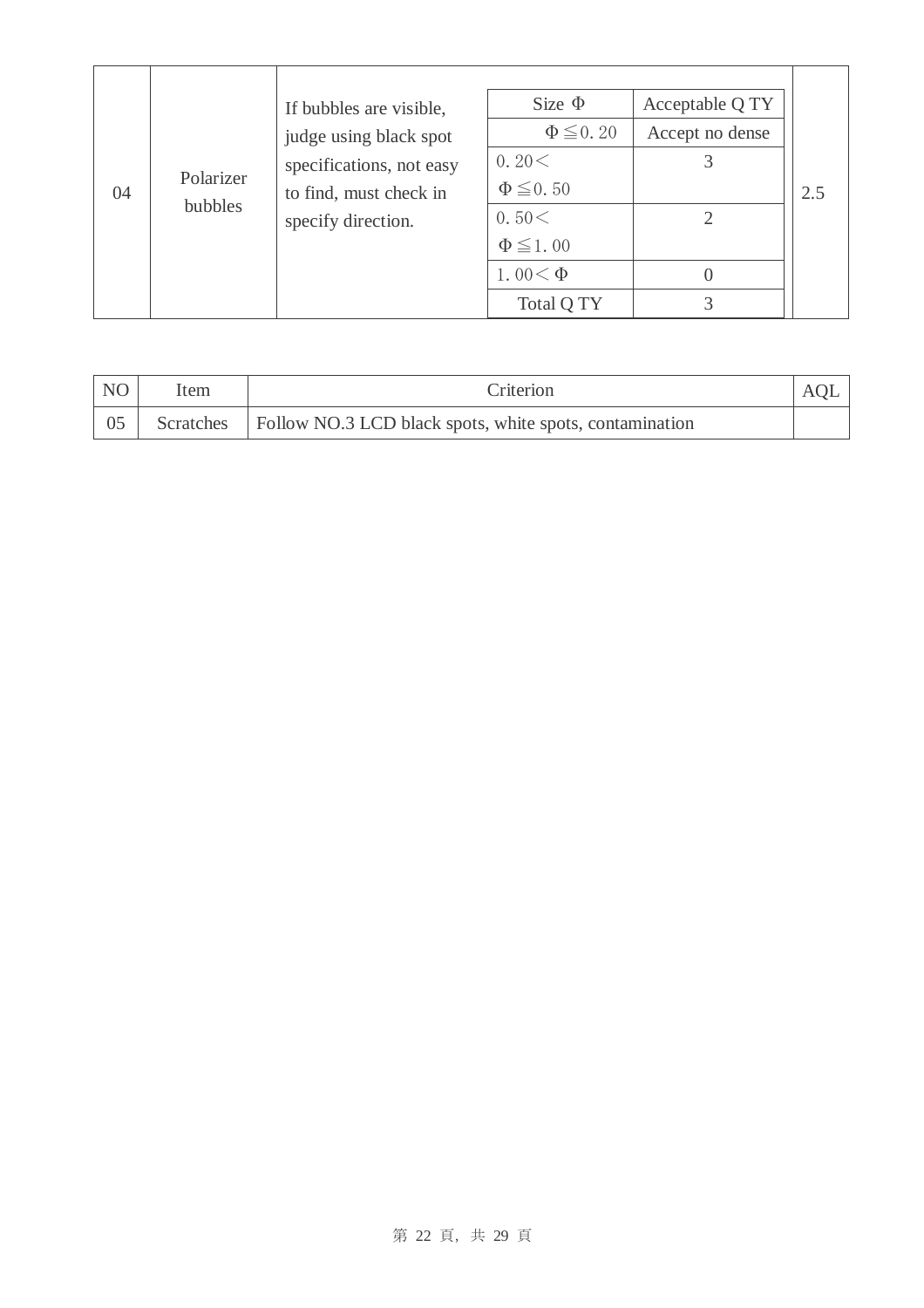

| NO | Item | Criterion      | AUL. |
|----|------|----------------|------|
| 06 |      | Glass Symbols: | ن ک  |

#### 第 23 頁, 共 29 頁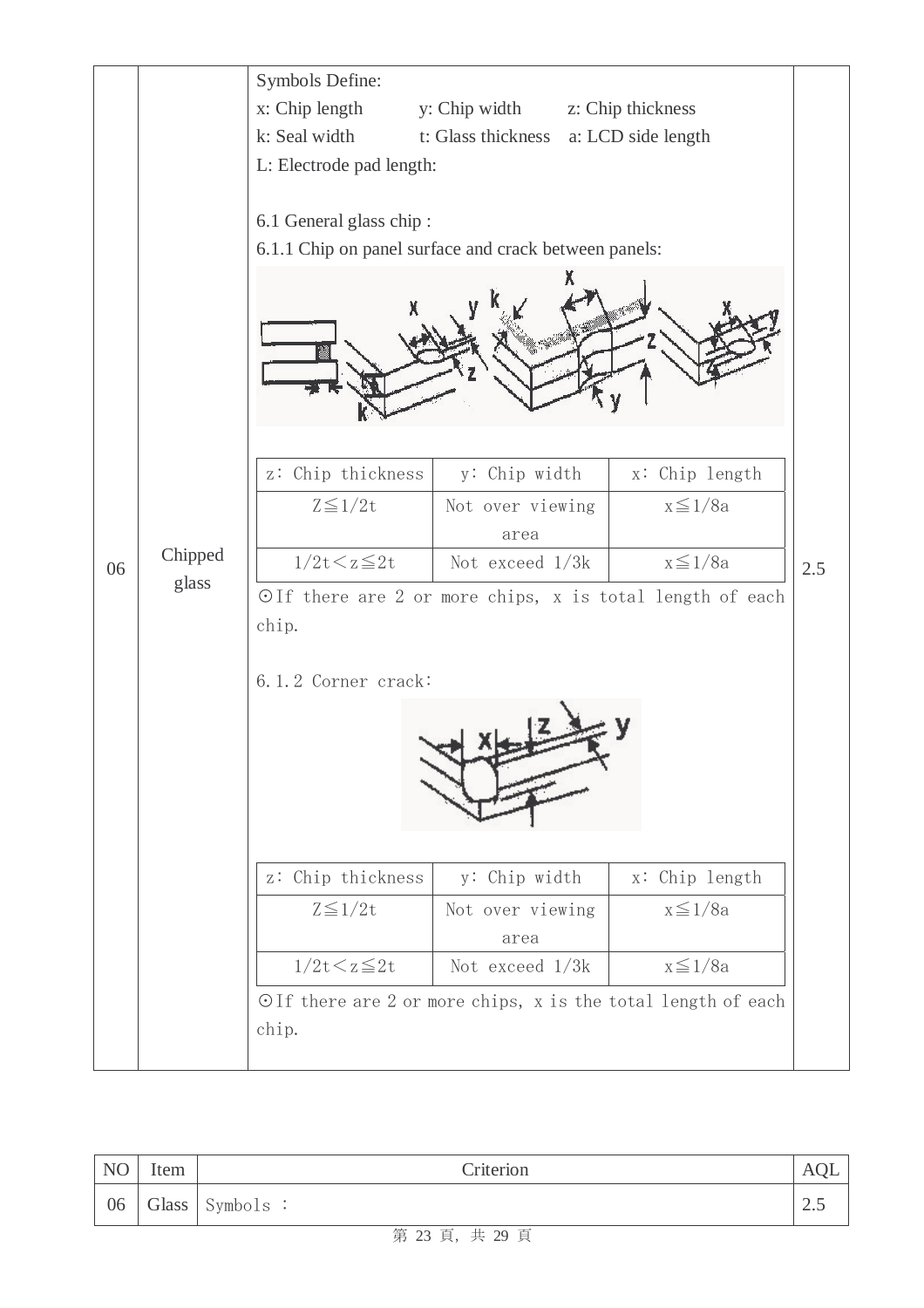

| $-$<br>◡<br>. | -----<br>wiii<br>----- |                                                                                                  |  |
|---------------|------------------------|--------------------------------------------------------------------------------------------------|--|
|               |                        | 六六<br>$\overline{1}$<br>$-$<br>$\sim$ $\lambda$<br>$\mathbf{11} \cdot \mathbf{20}$<br><b>III</b> |  |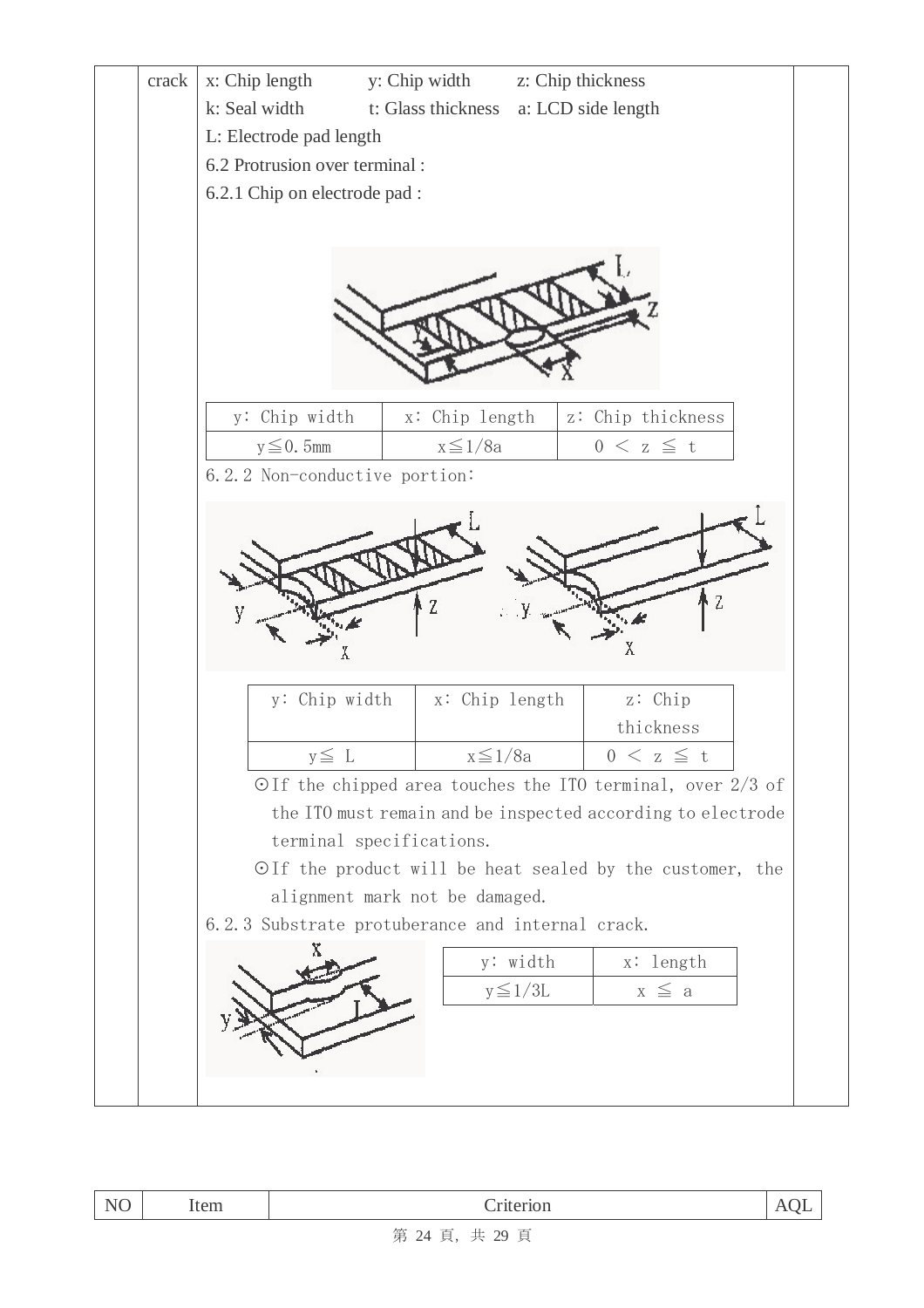| 07 | Cracked glass         | The LCD with extensive crack is not acceptable.                                                                                                                                                                                                                                                                                                                                                                                                                                                                                                                                                                                                                                                                                                                                                                                                                                                         |                                                                |  |
|----|-----------------------|---------------------------------------------------------------------------------------------------------------------------------------------------------------------------------------------------------------------------------------------------------------------------------------------------------------------------------------------------------------------------------------------------------------------------------------------------------------------------------------------------------------------------------------------------------------------------------------------------------------------------------------------------------------------------------------------------------------------------------------------------------------------------------------------------------------------------------------------------------------------------------------------------------|----------------------------------------------------------------|--|
| 08 | Backlight<br>elements | 8.1 Illumination source flickers when lit.<br>8.2 Spots or scratched that appear when lit must be<br>judged. Using LCD spot, lines and contamination<br>standards.<br>8.3 Backlight doesn't light or color wrong.                                                                                                                                                                                                                                                                                                                                                                                                                                                                                                                                                                                                                                                                                       | 0.65<br>2.5<br>0.65                                            |  |
| 09 | <b>Bezel</b>          | 9.1 Bezel may not have rust, be deformed or have<br>fingerprints, stains or other contamination.<br>9.2 Bezel must comply with job specifications.                                                                                                                                                                                                                                                                                                                                                                                                                                                                                                                                                                                                                                                                                                                                                      |                                                                |  |
| 10 | PCB, COB              | 10.1 COB seal may not have pinholes larger than 0.2mm<br>or contamination.<br>10.2 COB seal surface may not have pinholes through to<br>the IC.<br>10.3 The height of the COB should not exceed the height<br>indicated in the assembly diagram.<br>10.4 There may not be more than 2mm of sealant outside the<br>seal area on the PCB. And there should be no more than<br>three places.<br>10.5 No oxidation or contamination PCB terminals.<br>10.6 Parts on PCB must be the same as on the production<br>characteristic chart. There should be no wrong parts,<br>missing parts or excess parts.<br>10.7 The jumper on the PCB should conform to the product<br>characteristic chart.<br>10.8 If solder gets on bezel tab pads, LED pad, zebra pad or<br>screw hold pad, make sure it is smoothed down.<br>10.9 The Scraping testing standard for Copper Coating of PCB<br>IX<br>$X * Y \leq 2mm^2$ | 2.5<br>2.5<br>0.65<br>2.5<br>2.5<br>0.65<br>0.65<br>2.5<br>2.5 |  |
| 11 | Soldering             | 11.1 No un-melted solder paste may be present on the<br>PCB.<br>11.2 No cold solder joints, missing solder connections,<br>oxidation or icicle.                                                                                                                                                                                                                                                                                                                                                                                                                                                                                                                                                                                                                                                                                                                                                         | 2.5<br>2.5<br>2.5                                              |  |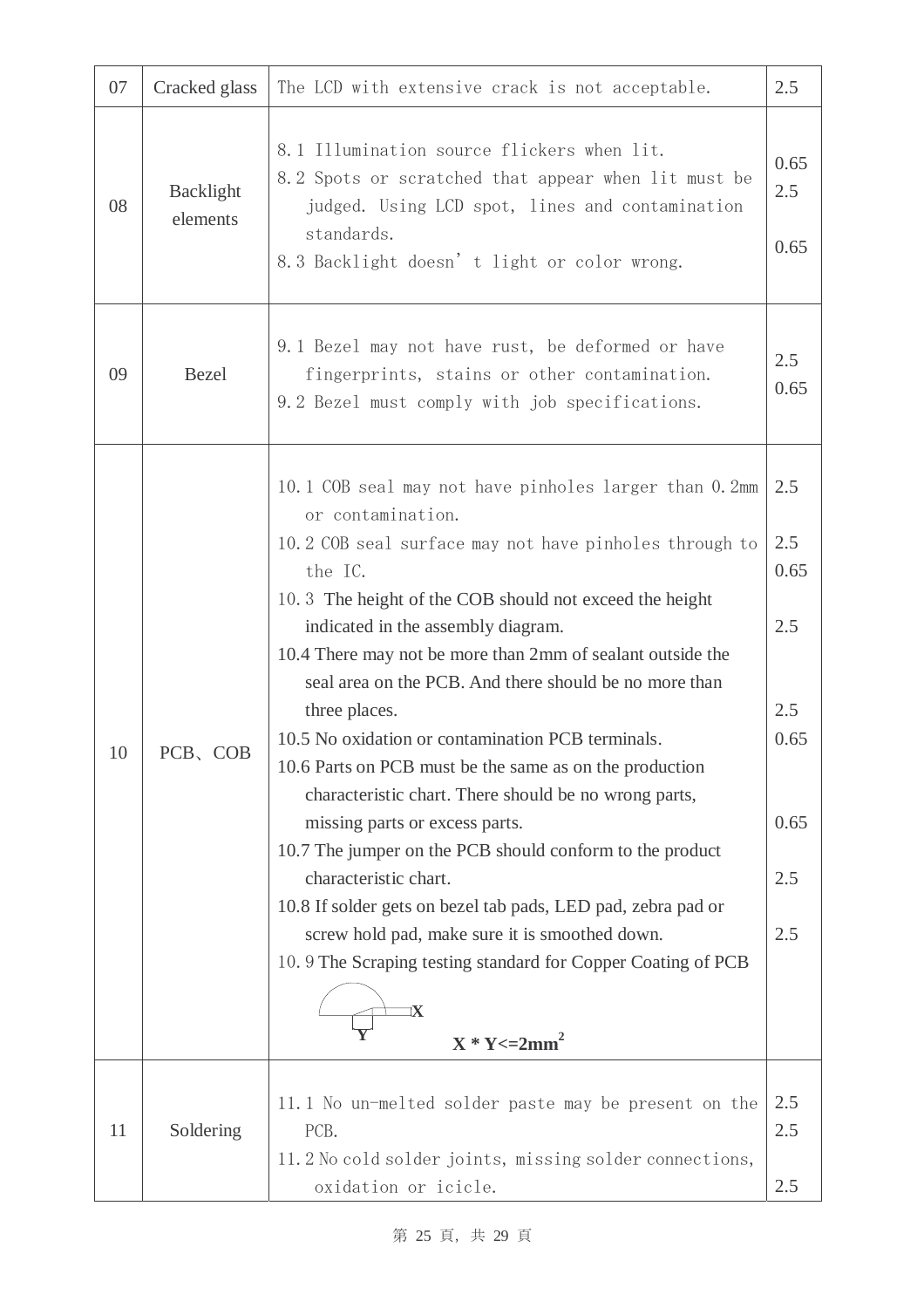|  | 11.3 No residue or solder balls on PCB.      | 0.65 |
|--|----------------------------------------------|------|
|  | 11.4 No short circuits in components on PCB. |      |

| N <sub>O</sub> | Item                  | Criterion                                                                                                                                                                                                                                                                                                                                                                                                              | <b>AQL</b>          |
|----------------|-----------------------|------------------------------------------------------------------------------------------------------------------------------------------------------------------------------------------------------------------------------------------------------------------------------------------------------------------------------------------------------------------------------------------------------------------------|---------------------|
| 12             | General<br>appearance | 12.1 No oxidation, contamination, curves or, bends on<br>interface Pin (OLB) of TCP.<br>12.2 No cracks on interface pin (OLB) of TCP.<br>12.3 No contamination, solder residue or solder balls on<br>product.<br>12.4 The IC on the TCP may not be damaged, circuits.<br>12.5 The uppermost edge of the protective strip on the<br>interface pin must be present or look as if it cause<br>the interface pin to sever. |                     |
|                |                       | 12.6 The residual rosin or tin oil of soldering (component<br>or chip component) is not burned into brown or black                                                                                                                                                                                                                                                                                                     | 2.5<br>0.65<br>0.65 |
|                |                       | color.<br>12.7 Sealant on top of the ITO circuit has not hardened.                                                                                                                                                                                                                                                                                                                                                     | 0.65                |
|                |                       | 12.8 Pin type must match type in specification sheet.                                                                                                                                                                                                                                                                                                                                                                  |                     |
|                |                       | 12.9 LCD pin loose or missing pins.                                                                                                                                                                                                                                                                                                                                                                                    | 0.65                |
|                |                       | 12.10 Product packaging must the same as specified on<br>packaging specification sheet.                                                                                                                                                                                                                                                                                                                                |                     |
|                |                       | 12.11 Product dimension and structure must conform to                                                                                                                                                                                                                                                                                                                                                                  |                     |
|                |                       | product specification sheet.                                                                                                                                                                                                                                                                                                                                                                                           |                     |
|                |                       |                                                                                                                                                                                                                                                                                                                                                                                                                        |                     |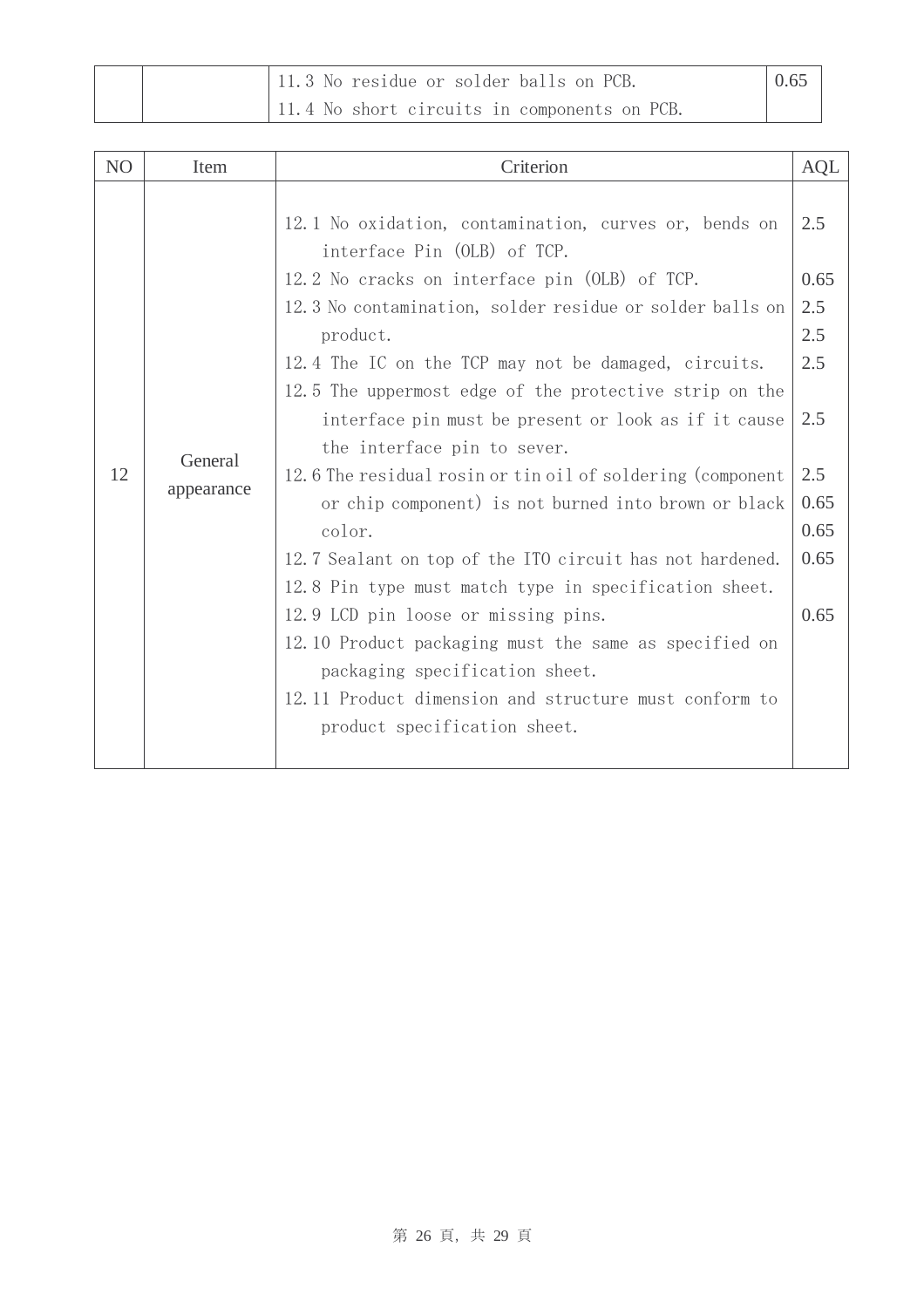| <b>LCM Sample Estimate Feedback Sheet</b><br>winstar                     |                                  |                 |                       |  |                                                                                                                                                                                              |
|--------------------------------------------------------------------------|----------------------------------|-----------------|-----------------------|--|----------------------------------------------------------------------------------------------------------------------------------------------------------------------------------------------|
| Page: 1                                                                  |                                  |                 |                       |  |                                                                                                                                                                                              |
|                                                                          | 1. Panel Specification :         |                 |                       |  |                                                                                                                                                                                              |
| 1.                                                                       | Panel Type:                      | Pass            |                       |  | $NG, \underline{\hspace{2cm}}$                                                                                                                                                               |
| 2.                                                                       | View Direction:                  | Pass            |                       |  | $\Box$ NG, $\Box$                                                                                                                                                                            |
| 3.                                                                       | Numbers of Dots:                 | Pass            |                       |  | $NG, \underline{\hspace{2cm}}$                                                                                                                                                               |
| 4.                                                                       | View Area:                       | Pass            |                       |  | NG,                                                                                                                                                                                          |
| 5.                                                                       | Active Area:                     | Pass            |                       |  | $NG$ , $\qquad \qquad$                                                                                                                                                                       |
| 6.                                                                       | <b>Operating Temperature:</b>    | Pass            |                       |  |                                                                                                                                                                                              |
| 7.                                                                       | Storage Temperature :            | Pass<br>$\perp$ |                       |  | $\boxed{\phantom{100}\phantom{100}}\text{NG },$                                                                                                                                              |
| 8.                                                                       | Others : $\frac{1}{1}$           |                 |                       |  |                                                                                                                                                                                              |
| 2 <sub>1</sub>                                                           | <b>Mechanical Specification:</b> |                 |                       |  |                                                                                                                                                                                              |
| 1.                                                                       | PCB Size:                        | Pass            |                       |  | $NG, \underline{\hspace{2cm}}$                                                                                                                                                               |
| 2.                                                                       | Frame Size:                      | Pass            |                       |  | $\begin{tabular}{ c c c } \hline \quad \quad & NG \, , \quad \quad \quad & \quad \quad & \quad \quad \\ \hline \end{tabular}$                                                                |
| 3.                                                                       | Materal of Frame:                | Pass            |                       |  | $\boxed{\phantom{100}\phantom{100}}\text{NG },\phantom{100}\phantom{100}\text{NG },$                                                                                                         |
| 4.                                                                       | <b>Connector Position:</b>       | Pass            |                       |  | $NG, \underline{\hspace{2cm}}$                                                                                                                                                               |
| 5.                                                                       | Fix Hole Position :              | Pass            |                       |  | $NG, \underline{\hspace{2cm}}$                                                                                                                                                               |
| 6.                                                                       | <b>Backlight Position:</b>       | Pass            |                       |  | $NG, \underline{\hspace{2cm}}$                                                                                                                                                               |
| 7.                                                                       | Thickness of PCB:                | Pass            |                       |  | $NG, \underline{\hspace{2cm}}$                                                                                                                                                               |
| 8.                                                                       | Height of Frame to PCB :         | Pass<br>$\Box$  |                       |  | $NG, \underline{\hspace{2cm}}$                                                                                                                                                               |
| 9.                                                                       | Height of Module:                | Pass            |                       |  | $NG, \underline{\hspace{2cm}}$                                                                                                                                                               |
|                                                                          | 10. Others :                     | Pass            |                       |  |                                                                                                                                                                                              |
|                                                                          | 3. Relative Hole Size:           |                 |                       |  |                                                                                                                                                                                              |
| 1.                                                                       | Pitch of Connector:              | Pass            |                       |  |                                                                                                                                                                                              |
|                                                                          | 2. Hole size of Connector:       | Pass<br>$\Box$  |                       |  |                                                                                                                                                                                              |
| 3.                                                                       | Mounting Hole size :             | $\Box$ Pass     |                       |  | $\begin{tabular}{ c c c c } \hline \quad \quad & NG & \quad \quad & \quad \quad & \quad \quad \\ \hline \quad \quad & NG & \quad \quad & \quad \quad & \quad \quad \\ \hline \end{tabular}.$ |
|                                                                          | 4. Mounting Hole Type :          | $\Box$ Pass     |                       |  |                                                                                                                                                                                              |
|                                                                          | 5. Others :                      | $\Box$ Pass     |                       |  | $\begin{tabular}{ c c c c } \hline \quad \quad & NG & \quad \quad & \quad \quad \\ \hline \end{tabular}$                                                                                     |
| 4. Backlight Specification :                                             |                                  |                 |                       |  |                                                                                                                                                                                              |
|                                                                          | 1. $B/L$ Type :                  | Pass            |                       |  | NG,                                                                                                                                                                                          |
|                                                                          | 2. B/L Color:                    | Pass<br>$\Box$  |                       |  |                                                                                                                                                                                              |
| 3. B/L Driving Voltage (Reference for LED Type) : $\Box$ Pass $\Box$ NG, |                                  |                 |                       |  |                                                                                                                                                                                              |
|                                                                          | 4. B/L Driving Current :         | $\Box$ Pass     |                       |  | $\Box$ NG, $\Box$                                                                                                                                                                            |
|                                                                          |                                  |                 | $27 \pm 4.20 \pm 0.0$ |  |                                                                                                                                                                                              |

#### --**winstar LCM Sample Estimate Feedback Sheet**

第 27 頁, 共 29 頁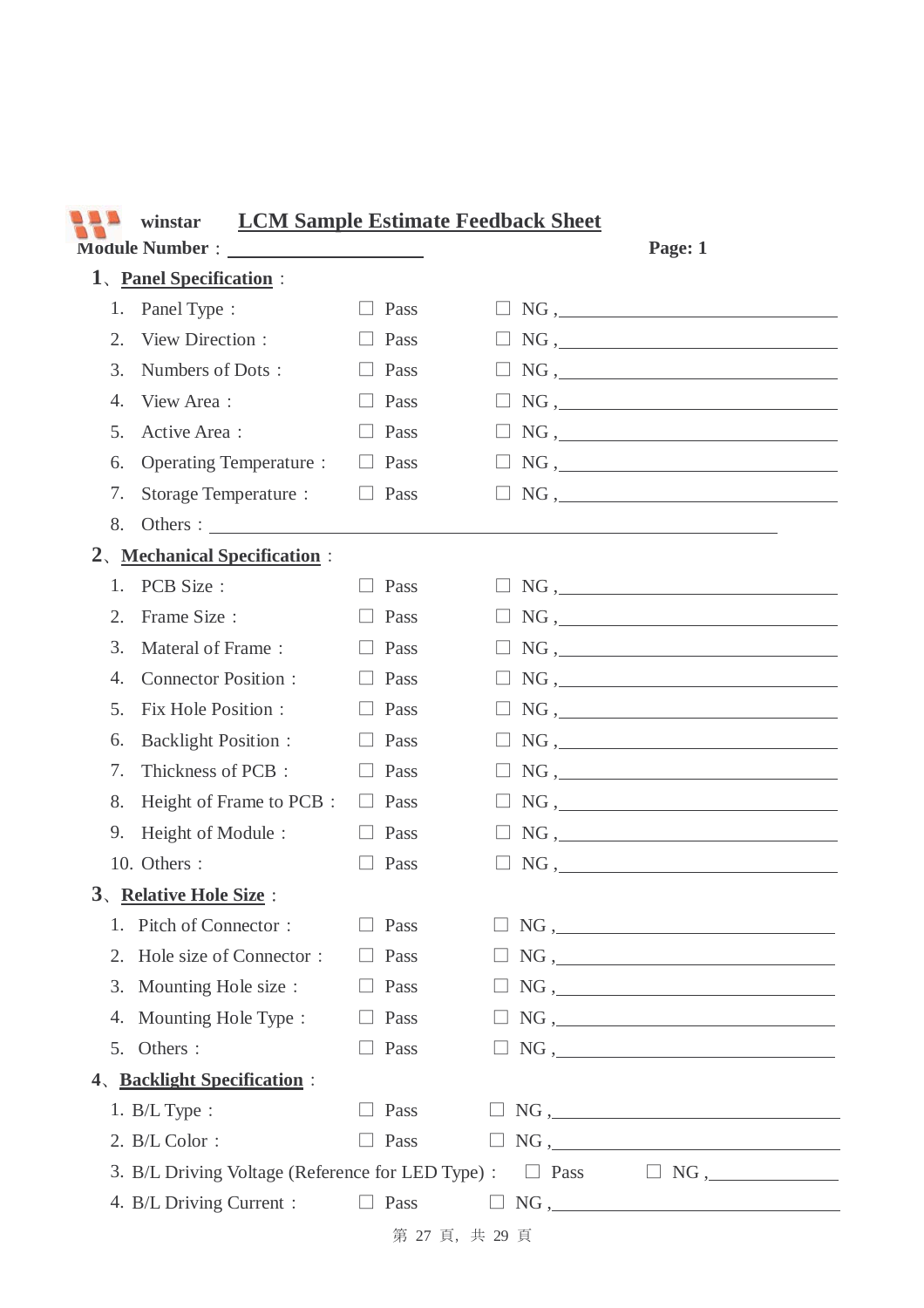|                                  | 5. Brightness of B/L :                          | $\Box$ Pass            | NG,                                                                                                                           |
|----------------------------------|-------------------------------------------------|------------------------|-------------------------------------------------------------------------------------------------------------------------------|
|                                  | 6. B/L Solder Method:                           | $\Box$ Pass            |                                                                                                                               |
|                                  | 7. Others :                                     | $\Box$ Pass            |                                                                                                                               |
|                                  |                                                 | $>>$ Go to page 2 $<<$ |                                                                                                                               |
|                                  | winstar                                         |                        |                                                                                                                               |
|                                  |                                                 |                        | Page: 2                                                                                                                       |
|                                  | <b>5. Electronic Characteristics of Module:</b> |                        |                                                                                                                               |
|                                  | 1. Input Voltage :                              | Pass                   |                                                                                                                               |
|                                  | 2. Supply Current :                             | Pass<br>$\Box$         |                                                                                                                               |
|                                  | 3. Driving Voltage for LCD :                    | Pass                   |                                                                                                                               |
| 4.                               | Contrast for LCD:                               | Pass                   | $\begin{tabular}{ c c c } \hline \quad \quad & NG \, , \quad \quad \quad & \quad \quad & \quad \quad \\ \hline \end{tabular}$ |
|                                  | 5. B/L Driving Method :                         | Pass                   |                                                                                                                               |
| 6.                               | Negative Voltage Output :                       | Pass                   |                                                                                                                               |
| $7_{\scriptscriptstyle{\ddots}}$ | Interface Function:                             | Pass                   |                                                                                                                               |
|                                  | 8. LCD Uniformity:                              | Pass                   | $\Box$ NG, $\Box$                                                                                                             |
|                                  | 9. ESD test:                                    | Pass                   |                                                                                                                               |
|                                  | 10. Others :                                    | Pass                   |                                                                                                                               |
|                                  | $61$ Summary :                                  |                        |                                                                                                                               |